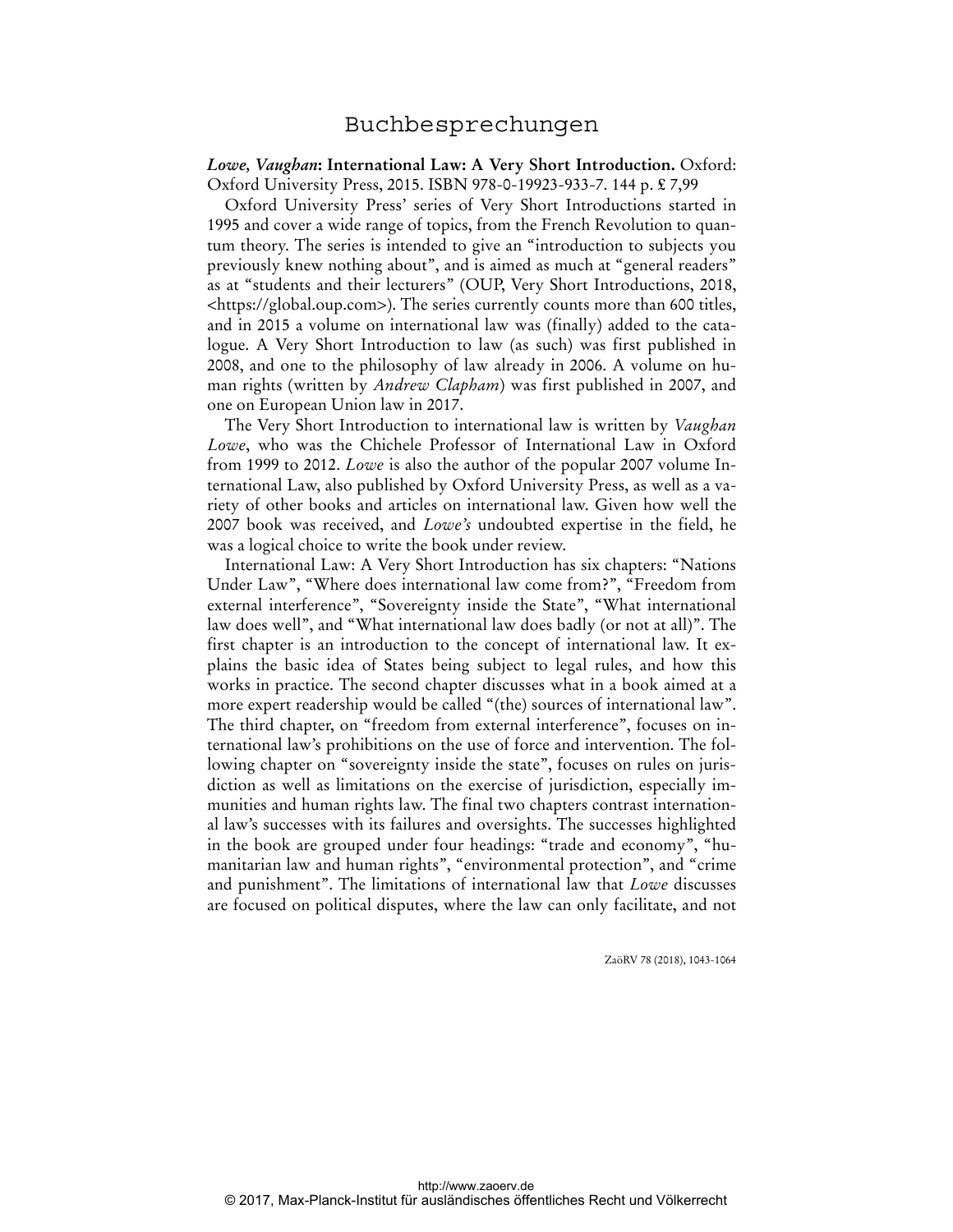force, agreements or solutions. Thus, the book's final words: "The Law can never establish a system so perfect that people do not need to be good" (p. 123).

The book's structure is different from that of a traditional international law textbook aimed at lawyers and law students. *Lowe's* focus is not primarily on discussing and interpreting the rules themselves, he rather writes about the rules. This explains why he asks, for example, "where international law comes from" rather than "what are the sources of international law and how are they applied". The book still manages to cover much of the same ground as a traditional textbook, including the sources of international law, jurisdiction, immunities, intervention, the use of force, as well as samples from more specialized areas of international law such as human rights law, humanitarian law, international criminal law, international environmental law, and international trade and investment law. These topics are not covered with the depth and breadth of sources that one would expect from a traditional textbook, but for a book like this that is a strength rather than a weakness. The book includes a section on "Further reading" (pp. 125-126), where interested readers are guided towards more in-depth analyses.

After dealing with sources, and before moving on to the rules on the use of force and intervention, *Lowe* writes that the book focuses on "the role of law in the control of international violence and in securing cooperation to address what are regarded as the major international problems of the day" (p. 57). This choice of perspective is based on the assumption "that most readers will want to increase their understanding of international law in a way that meshes with what they hear and read about in the Englishlanguage news media and in books written by scholars working in adjacent disciplines such as international relations" (p. 57). As other potential perspectives, *Lowe* mentions "ways in which [international law has] operated to support colonialism", its basis in "Eurocentric legal and political concepts", or "the way in which its principles reflect the preoccupations of male-dominated societies or of Western class structures" (p. 56). International lawyers recognize this as a focus on "positivist" international law, to the exclusion of more "critical" perspectives. In an introductory book that is also aimed at non-lawyers, that is a sensible choice, and *Lowe* justifies it well.

The term "State" is as central to the book as it is to the international legal system, but the book does not make any real attempt to define it. There is a subchapter on "the myth of the sovereign State" (pp. 2-4), where different forms of human organization and types of States are discussed, but the meaning of the term as such is not explored further. Given that the book is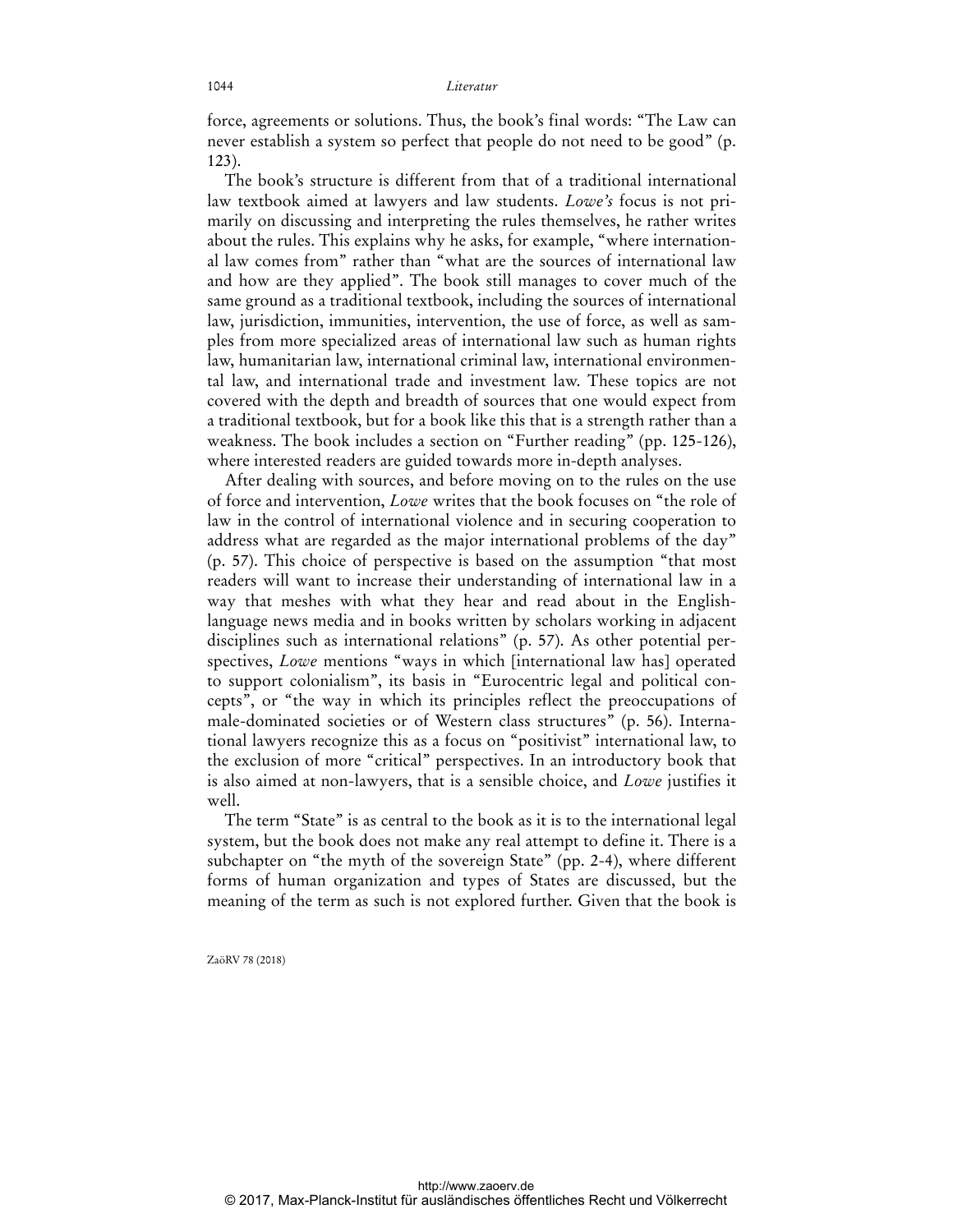aimed at non-lawyers, a (non-technical) definition would have been valuable, especially if it were contrasted with related terms such as "country", "nation", and "government".

There are also some substantive points in the book that can be discussed further.

*Lowe* writes that the UN Security Council's Chapter VII "power was used, for example, to authorize the US-led coalitions to take action against North Korea following its invasion of South Korea in 1950" (p. 71). This concerns United Nations Security Council Resolution 82 to 84. Resolution 82 "[d]etermines that [the armed attack on the Republic of Korea by forces from North Korea] constitutes a breach of the peace", "[r]equests the United Nations Commission on Korea [...] to observe the withdrawal of North Korean forces to the 38th parallel", and "calls upon all Member States to render every assistance to the United Nations in the execution of this resolution". Resolution 83 refers to Resolution 82, and "[r]ecommends that the Members of the United Nations furnish such assistance to the Republic of Korea as may be necessary to repel the armed attack [...]". Because of the wording of Resolution 83, with the terms "recommends" and "assistance", the US-led action in Korea may be seen as collective self-defence on behalf of South Korea rather than as being authorized by the Security Council (*N. D. White*, The Korean War, in: T. Ruys/O. Corten (eds.), The Use of Force in International Law: A Case-Based Approach, 2018, 17, pp. 31-32 lists writers who come down on each side of the debate). This would be similar to Resolution 1368, which "[r]ecogniz[ed] the inherent right of individual or collective self-defence in accordance with the Charter" and "[c]all[ed] on all States to work together urgently to bring to justice the perpetrators, organizers and sponsors of these terrorist attacks". This was in practice an approval of the US-led 2001 invasion of Afghanistan, but not an authorization of that invasion under the UN Charter Chapter VII.

When discussing statehood, the book mentions Palestine. It argues that for Palestine, "the requirements [of statehood] are at least arguably as well met as they were in the case of some other entities when they were admitted to the UN as States" (p. 15), but also that "Palestine […] meet[s] the legal criteria for statehood" (p. 16). One issue with Palestine's statehood is, as the book notes, that "Israel is in military occupation of parts of Palestinian territory" (p. 15). Because of this, it is not crystal clear that Palestine fulfils the criteria for statehood. The first of the book's statements, that the requirements "are at least arguably as well met as they were in the case of some other entities when they were admitted to the UN as States" is correct, but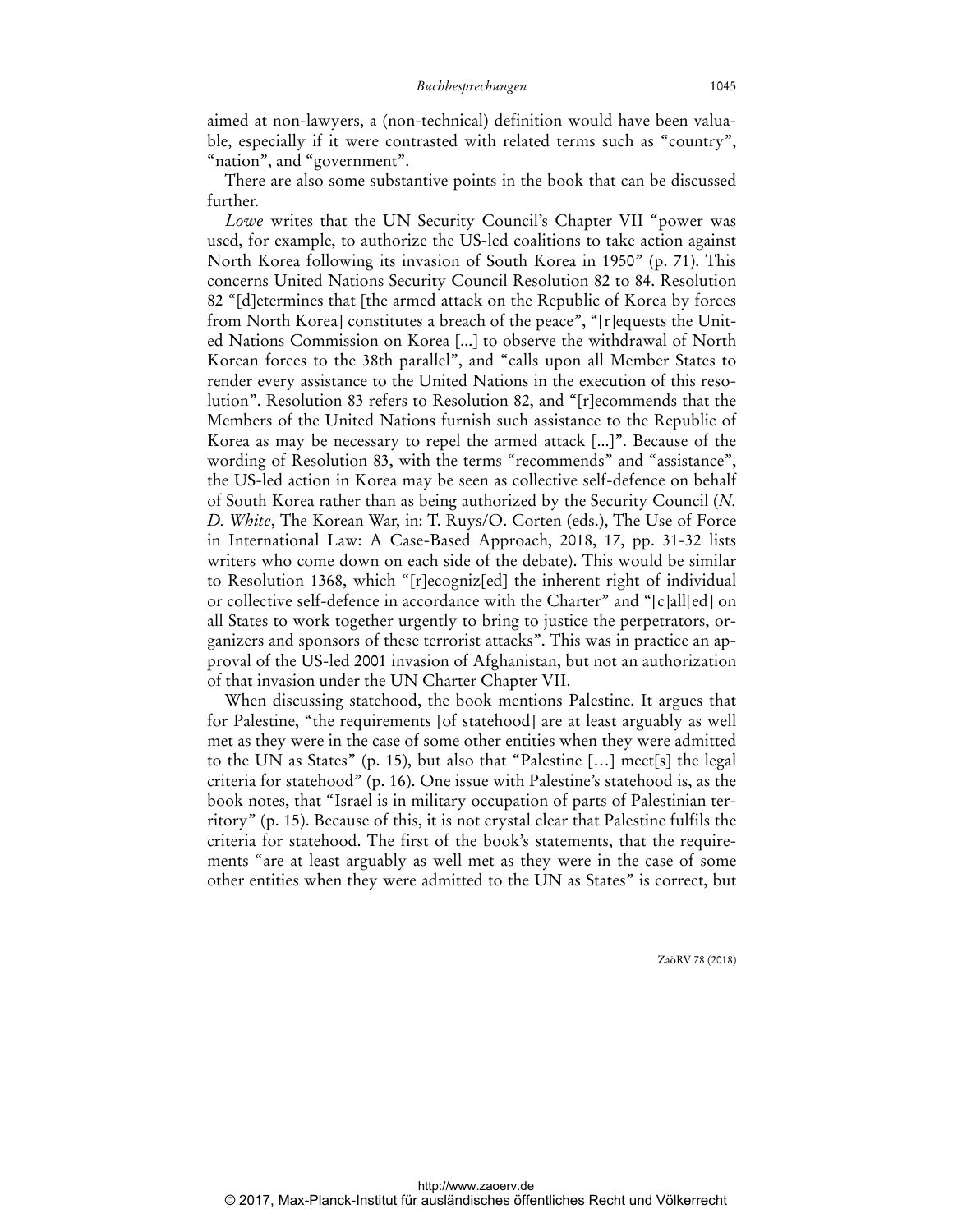#### 1046 *Literatur*

the second, that "Palestine […] meet[s] the legal criteria for statehood", may be too categorical.

In conclusion, the book does what it sets out to do, and does it well, by offering a concise and sophisticated introduction to international law. It covers a surprisingly wide array of topics, given the restricted format. The book also is well written. It contains some refreshing rhetorical flourishes that make it less dry than a book of this type could be. An example is when *Lowe* mentions "the nocturnal use of electric lawn-mowers" as a potential measure for dealing with "[a] dispute over a neighbour's garden hedge" (p. 45).

*Sondre Torp Helmersen*, Lillehammer (Norway)

### **Book Essay**

*Onuma, Yasuaki***: International Law in a Transcivilizational World.** Cambridge UK: Cambridge University Press, 2017. ISBN 978-1-107- 02473-1. XX, 666 p. £ 75,- (hardback)

On Tuesday, June 6, 2018, *Nikki Haley*, the United States (US) Ambassador to the United Nations (UN), announced that the US will leave the United Nations Human Rights Council. The reasons given troublingly seem to echo some of the core tenets of the criticism developed by *Yasuaki Onuma* in his latest treatise *International Law in a Transcivilizational World*. The US Ambassador to the United Nations has indeed stated, among others, that the UN Human Rights Council was hosting "human rights abusers" and "the world's worst inhumane regime", thus acting as their "protector" "for too long" and becoming "a cesspool of political bias".<sup>1</sup> Furthermore, this last US decision follows similar moves of this kind from the Paris COP 21 Agreement to the United Nations Educational, Scientific and Cultural Organization (UNESCO) and the "Nuclear Iran Deal", which on the whole seem to constitute a good illustration of what this book opposes. Namely, crude unilateralism embedded in a self-centred vision of the world, which allows international law to be torn apart to satisfy the "national interests" of the moment, regardless of the ways in which this attitude might be perceived in the rest of the world. By contrast, in his monograph, *Yasuaki Onuma* praises the United Nations, including its Human Rights Council, for being the international body benefitting from the greatest level of global legitimacy due to its representativeness even though it is

ZaöRV 78 (2018)

<sup>&</sup>lt;sup>1</sup> The Guardian, US Quits UN Human Rights Council – "a cesspool of political bias", 19.6.2018, available at <https://www.theguardian.com>.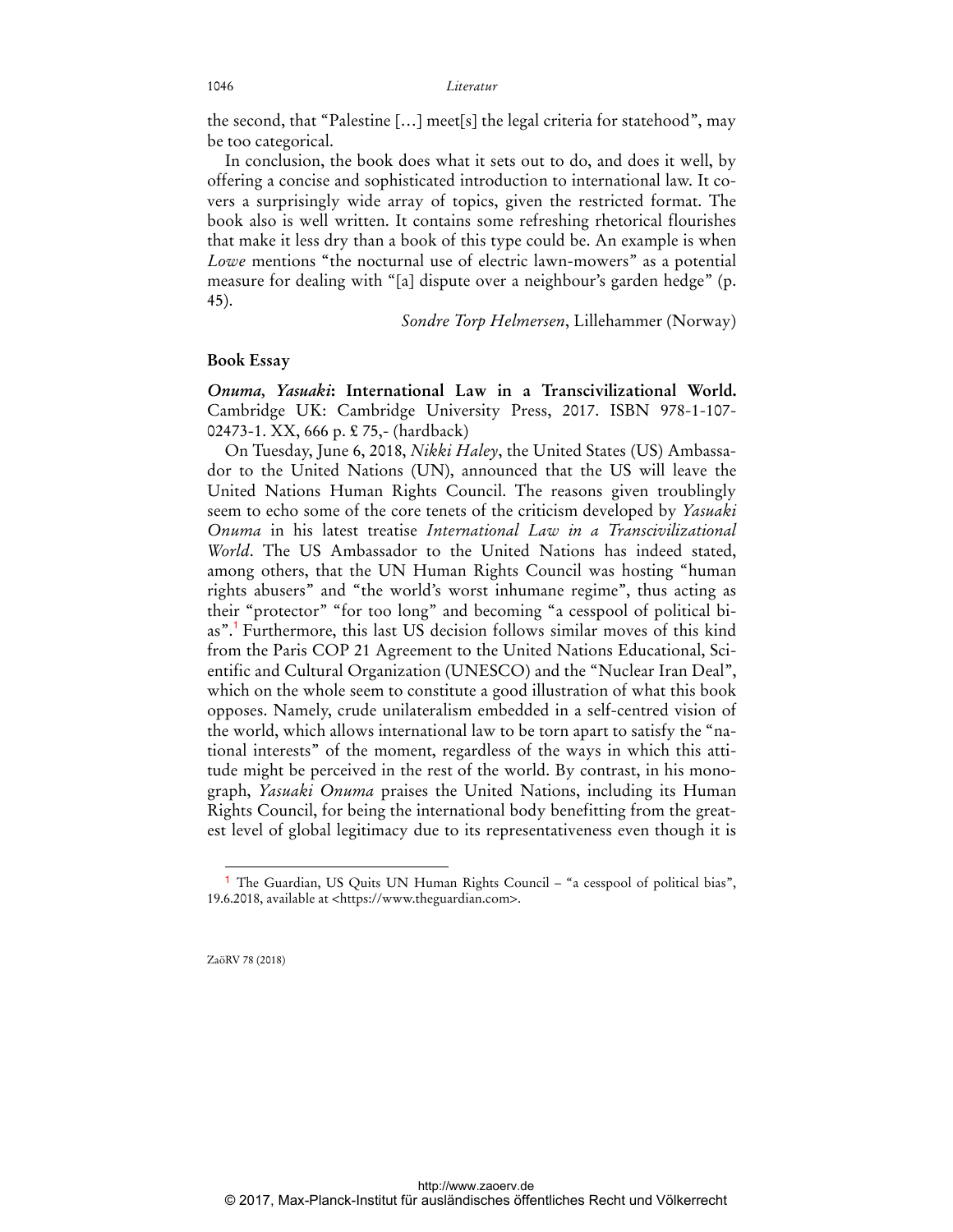not able to address situations involving grave human rights abuses with binding decisions.

All in all, the core claim of *Onuma's* book is that international society in the 21st century will change profoundly, in a manner that will see Western nations' influence over international law decrease significantly to the benefit of non-Western nations, in particular of South-Eastern Asian nations. This change should be positively welcomed, the argument goes, because it could lead to a reduction of the West-centric character of current international law and makes it possible to better address the great challenges faced by international society as a whole, whose population lives for the most part in non-Western nations. The main objective of this treatise is actually to give a sense of and try to tackle these great challenges. The author claims that the momentum of current processes of transformation results in serious instability and tensions. He maintains that two reasons among others are the discrepancy that will remain between the newly acquired material power of (re-)emerging non-Western nations – i.e. mainly in economic (and sometimes military) terms – and Western-centric ideational power, which will continue to exert its influence over international society and international law in the next decades (p. 53). As an answer, the author suggests making international law more inclusive, so as to ensure its transcivilisational legitimacy and effectiveness but also to better respond to a sense of global justice. This is one of the gists of the treatise: international law's normative force matters more than its positive force. In *Onuma's* perspective, this translates into the argument that international law does exist and matter, but less for the obligations it imposes than for the "shared normative consciousness" of the members of the international society. This consciousness may stem from inherited "perceptions of law" but also the "cognitive bases" used by various "participants" of the international legal system, which both impact on what international law can do. As we will see in the course of this essay, the author's approach to international law does not address only States. If *Onuma* acknowledges the fact that States constitute the primary "subjects" of international law, he pleads for taking a broad set of actors into account in the study of international law: organs of international organisations, indigenous peoples, ethnic or national minorities, religious organisations or groups, private companies, Non-Governmental Organisations (NGOs), the media, international lawyers, criminal or terrorist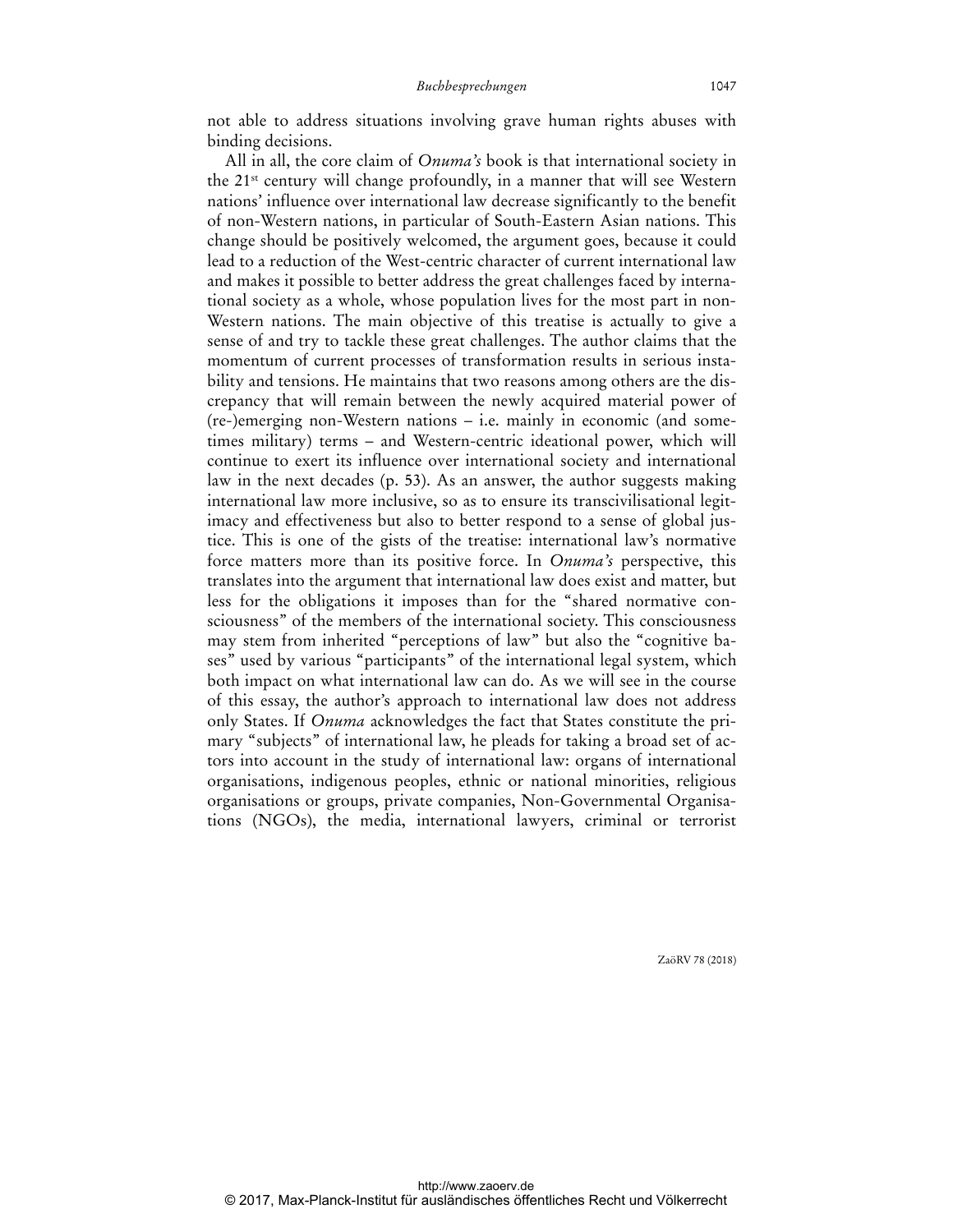groups, as well as ordinary citizens.<sup>2</sup> In parallel, he predicts that Statehood will remain a major figure in the decades to come, especially for non-Western countries and peoples. His position therefore clearly speaks out against the repeated announcements of the State's demise in the 21<sup>st</sup> century. *Onuma's* approach could be said to lie somewhere between some of the radical critical voices in the field, such as the Third World Approaches to International Law (TWAIL) movement, and more "centrist" sensitivities, which still encourage criticism without calling upon abandoning an engagement with positive international law.<sup>3</sup>

It is a traditional and also accurate statement that this book essay cannot give a due account of all the intricacies of *Onuma's* work. Rather, this essay's aim is to reconstruct some of the main threads of the monograph's theorisation of international law and to carve out some of the most innovative elements of this treatise, as compared to other traditional treatises dedicated to general international law. Although one could critically scrutinise *Onuma's* methodology and approach, the focus will be on engaging with the main argument from the inside, instead of trying to radically contest *Onuma's* basic choices. To this end, the essay will shed light on *Onuma's*  core concepts before detailing his approach to international law and, finally in examining the book's central argument: that we should strive towards a reduced Western-centrism in international law, which should take a less legalistic and judicial-centric approach, with the goal of ensuring legal legitimacy and effectiveness. The essay will conclude with some brief critical thoughts.

## **1.** *Onuma's* **Core Premises and Concepts**

*Onuma* embraces a view of international law that emphasises its sociopolitical and historical aspects without ignoring some of the most basic concepts and doctrines of the discipline, which he nonetheless wishes to enrich with his own concepts. He continues to resort to the latter, albeit rather sporadically, throughout this treatise. *Onuma's* own concepts will thus be reconstructed here in order to grasp what makes his approach to interna-

ZaöRV 78 (2018)

<sup>2</sup> This actually directly relates to the very first article published in the American Journal of International Law by *Elihu Root* in 1907 "The Need of Popular Understanding of International Law".

<sup>&</sup>lt;sup>3</sup> Indeed, the author definitely shares common themes with the TWAIL movement, although *Onuma* also departs from some of their sensitivities as in the case, for example, of his approach to international economic law.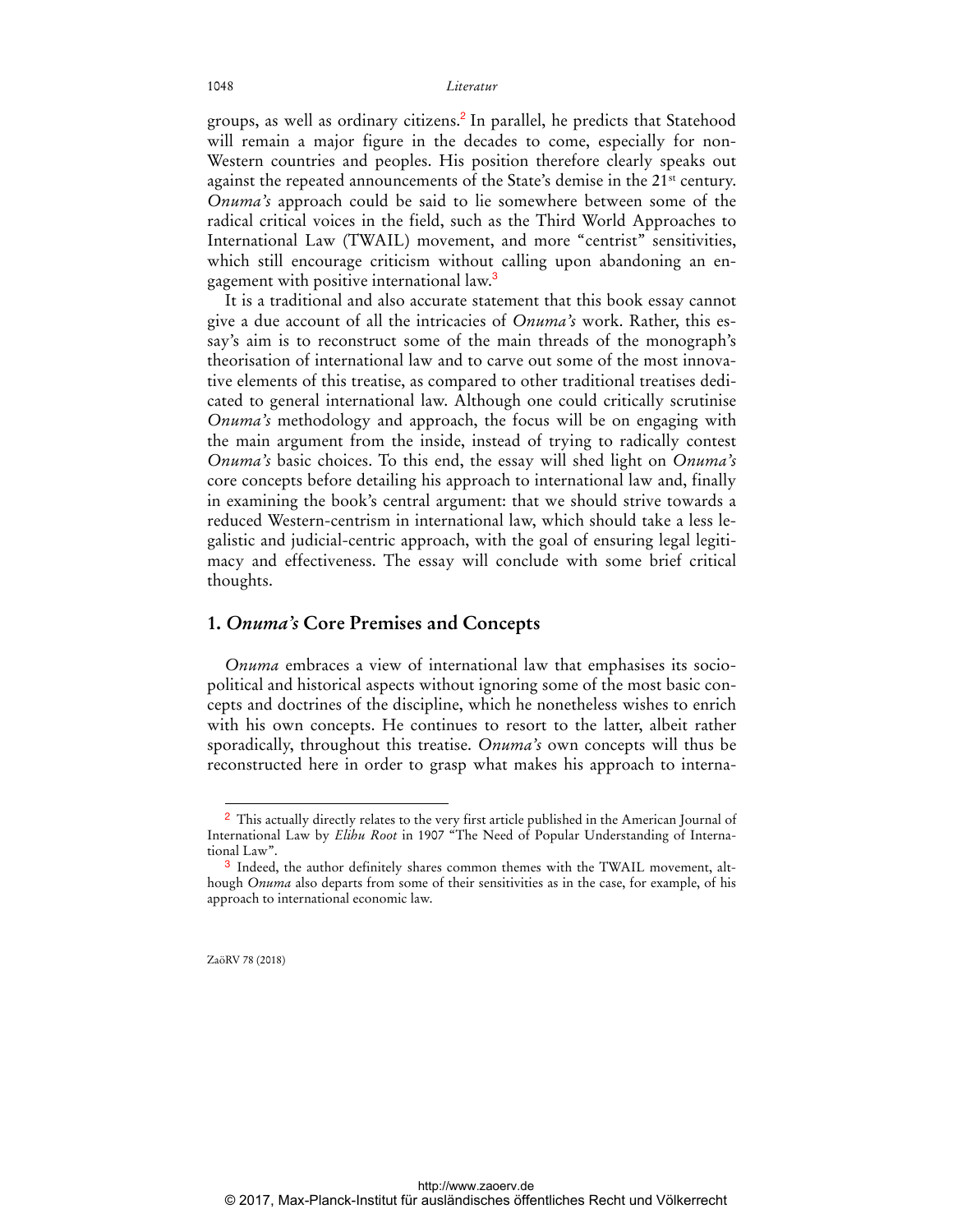tional law both interesting and challenging. First, we will address three premises that the author offers, namely the central role he ascribes to the "perceptions of law", the "cognitive bases" of international law, and the "normative consciousness by the members of international society". These three themes all inform the author's core concept of transcivilisation (1.1.). Secondly, we will turn to the similarly central concepts of "international legal participants" and "international legal phenomena" and "processes", briefly addressing the particularly original concept of the "combination of the 'North Wind' and the 'Sun'" approaches (1.2.).

# **1.1. Cognitive Bases, Normative Consciousness, Perceptions of Law, and Transcivilisation**

The concept of transcivilisation relies on several premises in *Onuma's*  depiction. The "cognitive bases" of international law raise the question of who decides on what international law is. *Onuma* uses "normative consciousness" to answer that question, a concept that seems intimately connected to what he calls the "perceptions of law".

The aforementioned concepts are all central premises in this treatise, whose aim is to study international law through a transcivilisational perspective. Such a viewpoint is defined as the "perspective from which people see, sense, (re)cognise, interpret, assess, and seek to propose solutions for the ideas, activities, phenomena and problems transcending national boundaries by adopting a cognitive and evaluative framework based on the recognition of the plurality of civilizations and cultures that have long existed throughout human history" (p. 19). *Onuma* further specifies that "transcivilizational perspective does not mean that one should think in terms of 'great' civilizations, negating 'minor' cultures. The term 'civilization' adopted here assumes that there are diverse cultures both within a civilization (intra-civilizational diversity) and transcending civilizations (inter-civilizational cultures)." (p. 19, note 14)

Beyond that, *Onuma* develops and defends a fundamentally pluralistic account of international law. He also repeatedly claims that international law is relative and dependent on context and culture (p. 21, pp. 43-44, p. 109, p. 111). This relativity and context-dependency has a temporal dimension as well, so that international law must not be interpreted as being frozen in a particular time. In like manner, the author's approach emphasises that "international law is constantly changing, but the way, degree and speed of its change depends on the behaviour of its participants", the very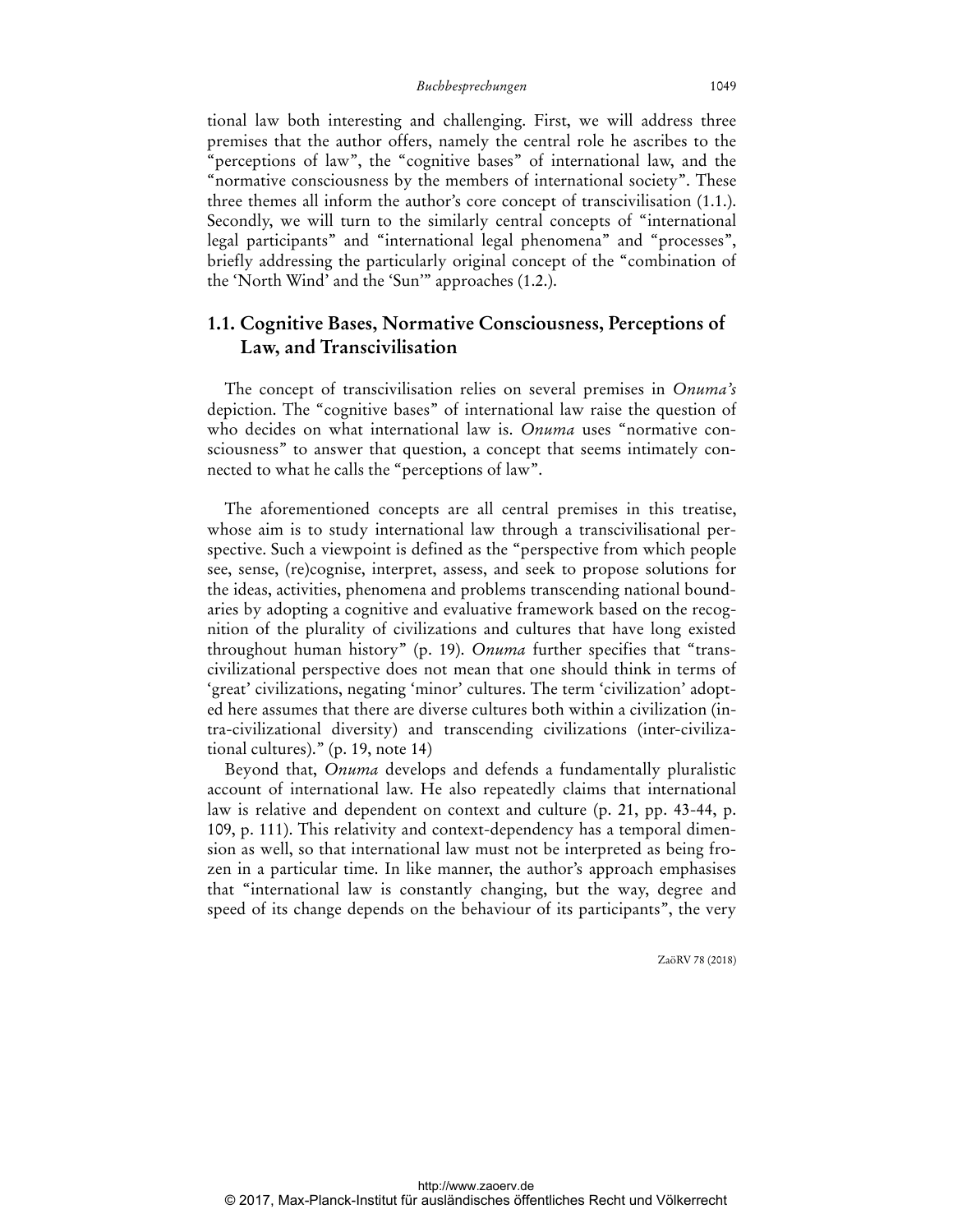behaviour – "from inaction to action" – which depends in turn on how international participants perceive international law and other matters relevant to it (p. 660).

The perceptions of law are crucial to *Onuma's* understanding of international law, because most of his concepts concerning the role of international law in a transcivilisational world flow from that concept. In the same vein as "a king can be a king as long as others perceive him to be a king", *Onuma* argues that "international law is law as long as people perceive it as such" (p. 44) and asks what common perceptions of law allow international law to be perceived as law in international society. His answer is that there cannot be one "single rigid concept of law that is universally and trans-historically valid independent of context and forum", but rather that one may identify several "common perceptions". Presumably, people share a broad – though for the most part unconscious – understanding of common features of law. *Onuma's* conception of law is that of a "social construct", (p. 48) whose relativity and contextual dependency are inescapable. This is contrasted with any attempt to "(p)ursu[e] an 'essential', 'inherent' or 'universal' concept of law, applicable to any law at any time and place, and in any context", which "invariably fails" (pp.  $47-48$ ).

*Onuma* employs the term "normative consciousness" to demonstrate that in his view, international law does not primarily signify legal sources, mechanisms, and processes, but rather reflects the sense of justice of the members of a society governed by law, fulfilling their interests and other various expectations. One of the main messages here is that for *Onuma*, international law is not primarily about the obligations that it entails and the mechanisms which ensure its implementation, sometimes with the use of binding rules, but about something broader and perhaps vaguer. Normative consciousness intervenes with a conditioning effect: *Onuma* tells us that if most members of a given society "regard some law as illegitimate or unjust, such law cannot work in the long run" (p. 9). In turn, it appears that international law can also shape the normative consciousness of its members to some extent. The author illustrates his claim, markedly in international environmental law, arguing that multilateral treaties are actual devices for universalising the duty to protect the environment by disseminating a normative consciousness across the world through the imposition of *erga omnes* obligations, the common heritage and concerns of humankind (p. 497), or the protection of cultural heritage (pp. 522-524). Interestingly, *Onuma*

ZaöRV 78 (2018)

<sup>4</sup> See also, in a similar vein but concerning the "shared perception of international law", pp. 119-120.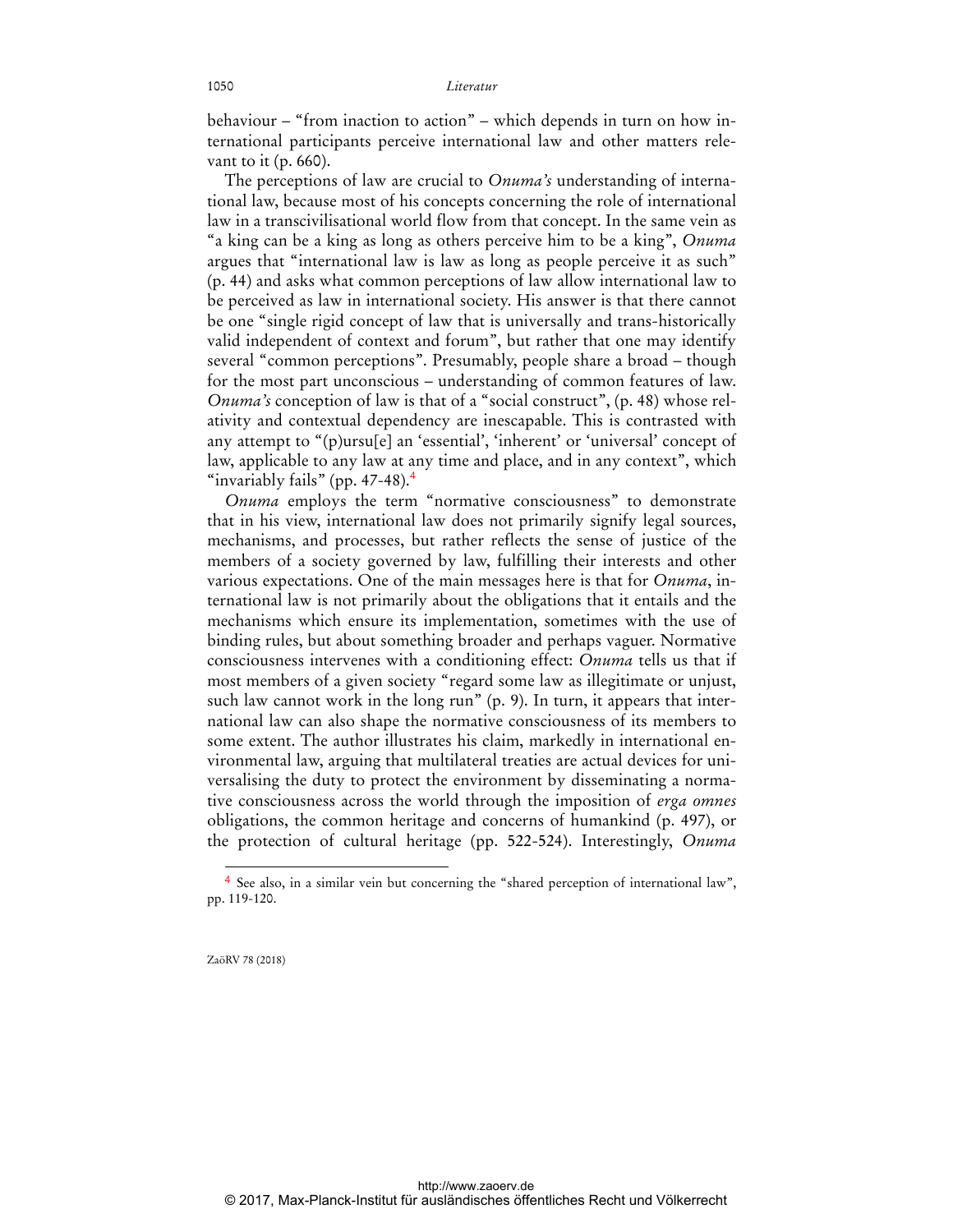briefly ventures into some forms of global constitutionalism discourses by arguing that the prohibition of the use of force, as embodied in Art. 2(4) of the UN Charter, expresses a "shared understanding of the constitutional structure and common aspirations of the global community" (pp. 597-598). All these instances demonstrate reliance on the idea of normative consciousness in order to indicate that international law can only exert an influence insofar as it captures the "social" at the international level, regardless of the binding character of its norms and in spite of its recurring violations.

With respect to the concept of cognitive bases, *Onuma* calls for replacing the "antiquated sources of international law" with a larger set of "forms and cognitive bases of international law" (pp. 103-106), because it is ultimately the "globally shared perception of international law as legitimate and indispensable for the management of global affairs that guarantees (its) validity and effectiveness" (p. 54). This idea has to do with *Onuma's* approach to power and legitimacy in the context of international law understood as a frame of mind, which serves his aim to investigate the "global legitimacy of the prevalent concepts and frameworks of international law" (p. 53). Indeed, he argues that international law's most elaborate and leading ideas and concepts are used as cognitive and interpretative frameworks by people across the world, despite the fact that they were basically developed by mere "male international lawyers from powerful Western nations" (pp. 52- 53). This constitutes a great challenge for the effectiveness of international law, because *Onuma* predicts a discrepancy between the actual power constellation within powerful non-Western nations and the current cognitive and ideational frameworks of international law. In other words, international law could completely lose touch with the shared normative consciousness of international society.

# **1.2. International Legal Participants, Phenomena, Processes and the "North Wind" and "Sun" Approaches**

Following the idea that transcivilisation is about the people who live, experience, and participate in international law, the author proposes the concept of "international legal participants" as a "new" category<sup>5</sup> instead of the

 $\overline{a}$ 

<sup>5</sup> *Onuma* actually acknowledges that this concept was developed and used in particular by the "Yale School", whose major figures include *McDougal*, *Rosalyn Higgins* or *W. Michael Reisman*, but claims that his concept "does not presuppose the Yale School methodology". See p. 187, note 1.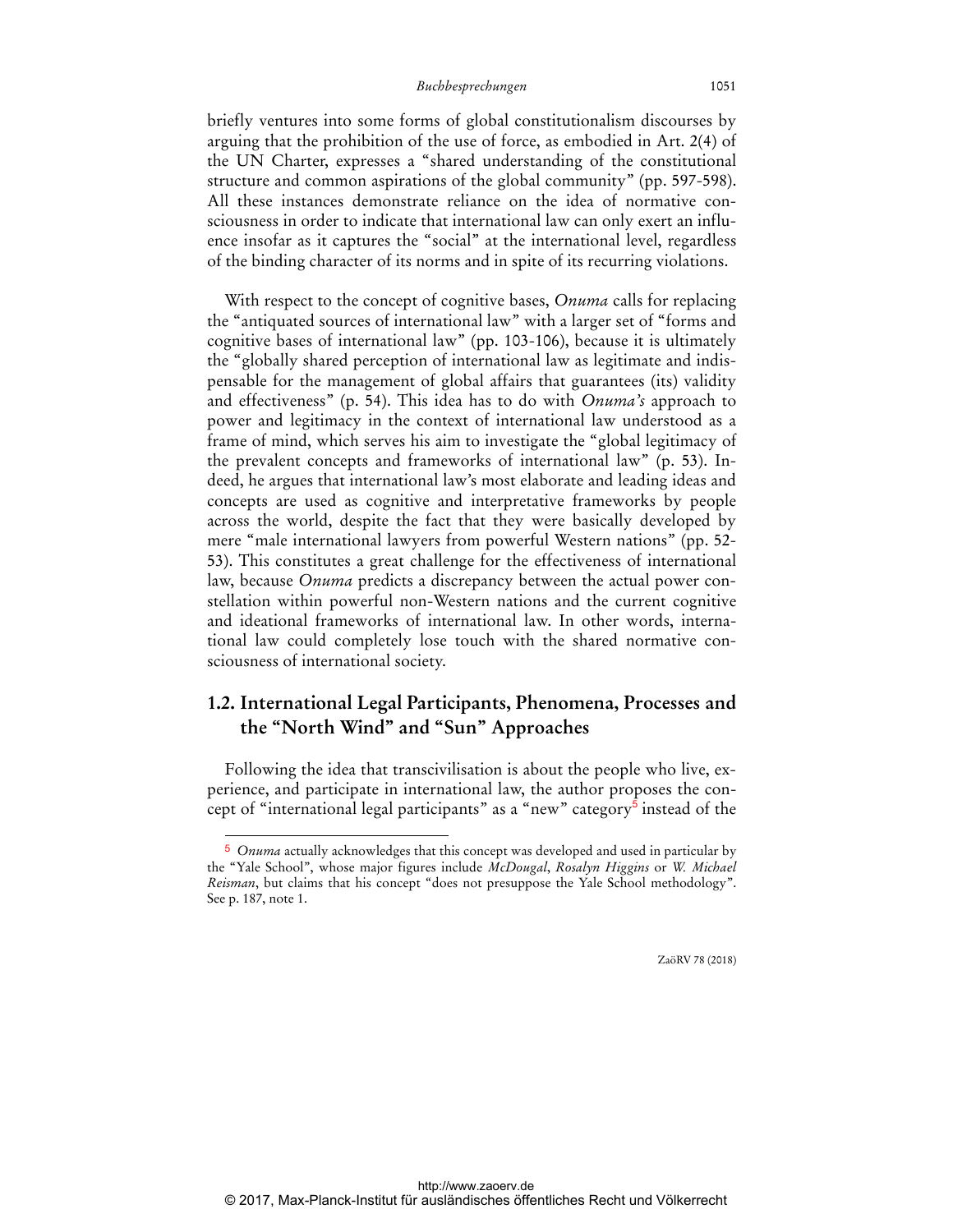traditional legal categories of persons or subjects. This conception enlarges the scope of investigation of international legal studies – one of *Onuma's*  core claims – and takes into account the role played by a large variety of actors, including individuals and communities. The concept of participants is independent from the qualification of a particular entity as a "primary" or "secondary" subject under positive international law (pp. 190-191). Furthermore, non-State international participants – other than international organisations – include parties to civil wars and the International Committee of the Red Cross (ICRC) (pp. 235-236), minorities and indigenous peoples (pp. 236-239), private companies or enterprises (pp. 239-241), and NGOs (pp. 241-244). Another interesting illustration of this "opening" may be found in the study of the negative consequences on ordinary citizens of a State violating international law and against which there are reactions by other States (pp. 272-274). This shift has important consequences for determining the legality of behaviour under international law, given that it should not only be based on the perspective of States. The author consequently stresses the pivotal role played by the exchange of views between various subjects and participants of international law, as well as diverse forums, for deciding what is legal or illegal in international law (pp. 290-291). The opening is therefore an opportunity to make international law more inclusive by taking into account "multi-faceted and multi-layered international legal processes" (pp. 292-293).

*Onuma* expresses similar concern with regard to the objects of the study of international law. For this purpose, he relies on his concepts of "international legal phenomena" and "processes" in order to "invite readers to see international law in action, acting in political settings, carrying out numerous societal functions not limited to an adjudicative or arbitral function". He further argues that "international law changes its forms and roles over its historical development". The contribution of international law to international society is ambiguous in *Onuma's* treatise, because international law "contributes to the well-being of humanity" on the one hand but also "carries out an ideological function justifying actual power relations" on the other hand. Thus, for *Onuma*, these multi-faceted aspects of international law constitute the totality of "international legal phenomena", which he calls "international legal processes" when "seen from a developmental perspective of social processes" (p. 23), in an otherwise dynamic viewpoint.<sup>6</sup>

ZaöRV 78 (2018)

<sup>6</sup> See more on *Onuma's* understanding of international legal processes with respect to international treaty law, pp. 114 and following.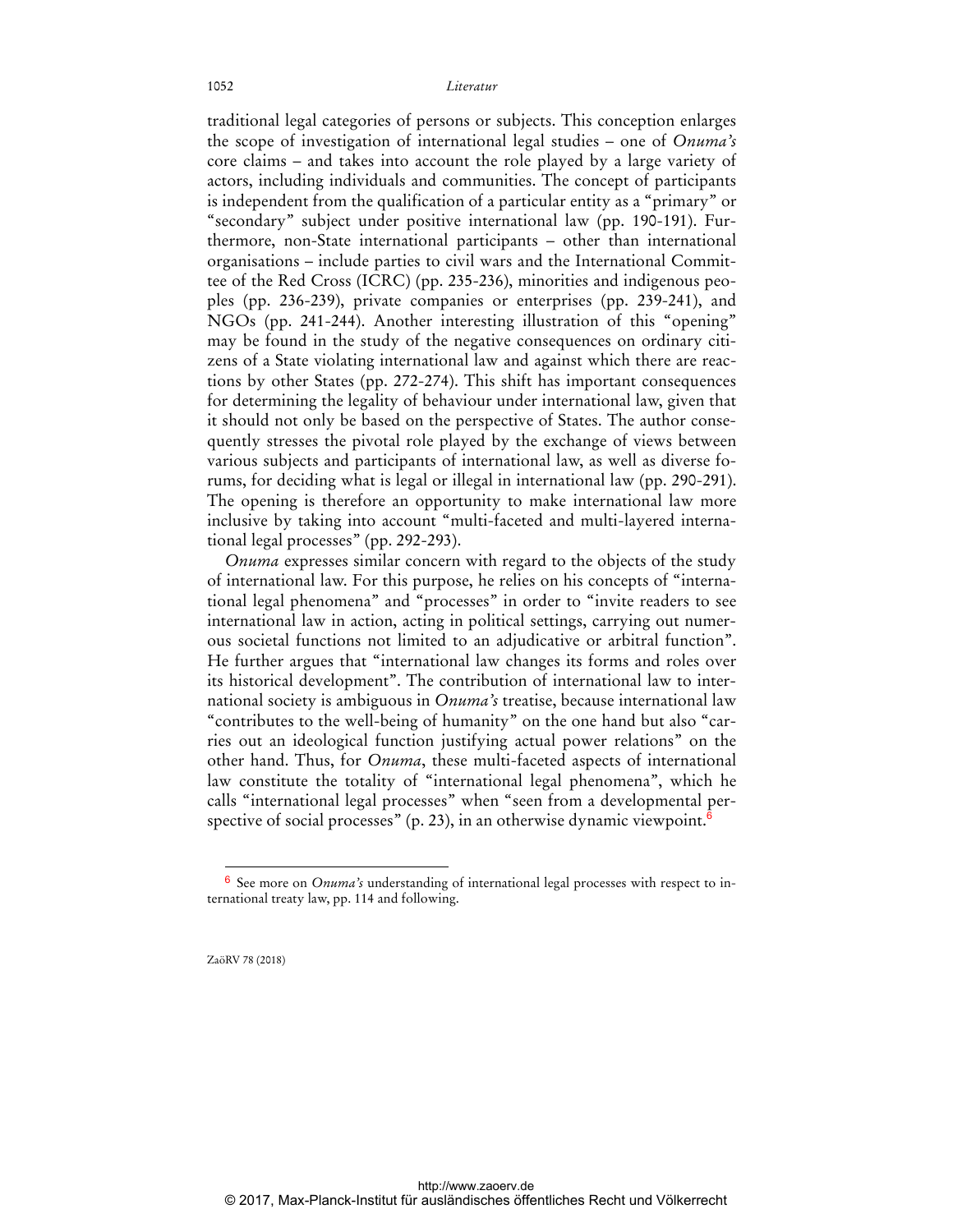Finally, in several instances, *Onuma* pleads for embracing the "North Wind" and the "Sun" approaches, terms that he draws from an *Aesop* fable. These concepts are meant to capture both the penalising effect ("the North Wind") of international law – for example through various sanctions – and its facilitating effect ("the Sun") – through various incentives. *Onuma* uses this concept to explain how the penalising approach can be more effective when undertaken together with an approach that aims to facilitate changes, like in the fight against climate change (511-514),<sup>7</sup> in the context of the functions assumed by international law with regard to conflict resolution (p. 584), and in the case of collective security (p. 649).

## **2.** *Onuma's* **Overall Approach to International Law**

*Onuma's* approach is characterised by the acknowledgement of power structures both in terms of material and ideational power, yet without being limited to a purely realist position, as will be shown. In this sense, he recognises that a whole series of factors favours the interests of the most powerful actors of international society. Precisely, historically and until today, these most powerful actors mostly originate from the West. Throughout the book, the power structure is acknowledged repeatedly, yet without depicting international law as useless or non-existent (pp. 48-52). This is done in a historical fashion, for instance, by analysing the development of the international law of the sea (pp. 314-328) or the development of the post-World War II international economic system (pp. 428-432). But *Onuma's* approach is not limited to mere historical accounts. He also examines current trends in international society. One particularly interesting illustration of this is his analysis of the impact that China might have on the international law of the 21st century (pp. 4-7, pp. 464-465, pp. 475-479).

Yet, this finding does not lead the author to abandon a critical perspective on non-Western States' actions and perspectives. For example, he points out that the lacking transnational character of the New International Economic Order is one of the reasons for its failure (pp. 469-470). More broadly, he also mentions several times that the responsibility of developing nations' leaders for the state of their national economy, noting for example the tendency "to externalize causes of underdevelopment maintaining that their

 $\overline{a}$ 

<sup>7</sup> In particular, see p. 512, where *Onuma* stresses the following point: "(T)he need for the combined approach of the 'North Wind' and the 'Sun' is common to all fields of law, although international environmental law draws even more attention to facilitative aspects than other fields of international law."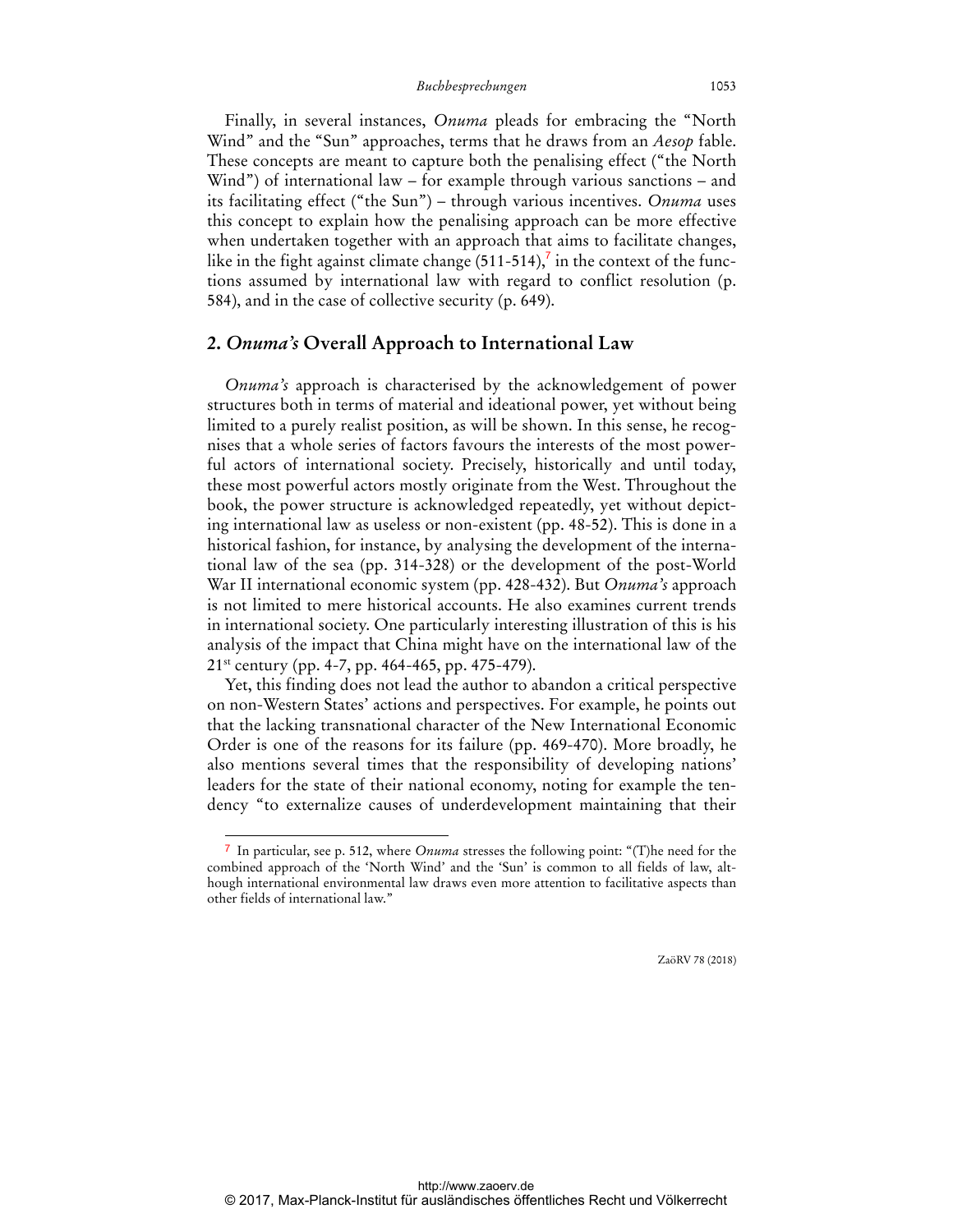### 1054 *Literatur*

failures result from Western colonialism, capitalism and imperialism" (pp. 474-475). Similarly, while observing the suspicion with which the West is perceived in these countries because of instances when the West has interfered, under the guise of humanitarian intervention and the like, *Onuma* is critical of the tendency among some non-Western governments to "always blame 'Western (neo-)colonialism and imperialism'" and to avoid facing "their own responsibilities" (pp. 657-658).

However, it is not the sole role of international law to mirror power games at the international level, as *Onuma's* argument demonstrates that international law should be approached in a functionalist manner,<sup>8</sup> thus assigning it a more constructive role. For instance, the author maintains, the functions of international law in conflict resolution boil down to the vital role of constituting a point of reference for conflicting parties, without the question of legality/illegality needing to be settled in the first place (pp. 550- 553). In this context, the functions of international law as "point of reference" are made possible because of some of what are often considered its major features ("shared perception of international law"), namely its legitimacy, fairness, determinacy, formalism, relative neutrality, precision and global authority (p. 551, note 21 and 22).

More generally, *Onuma* attributes seven functions to international law. The primary function is to prescribe State conduct on the international plane through a set of norms (p. 48). Secondly, international law provides a "normative criterion and framework for assessing the legality of the conduct of a state", doing so through various criteria, which can then be used by a plurality of actors: national governments, organs of international organisations, media, etc. (p. 49). Thirdly, international law settles conflicts by providing normative frameworks.<sup>9</sup> Fourthly, it fulfils the function of providing "the critical basis for international organisations, whose activities are indispensable for the life of people all across the world" (p. 50). Fifthly, it has the purpose of legitimating and justifying State conduct through reputational mechanisms (p. 50). Sixthly, international law serves as a communi-

ZaöRV 78 (2018)

<sup>8</sup> See, in general, pp. 25-29. But see also with regard to the sources of international law, p. 111; on international legal participants, pp. 187-189 and p. 192; on sovereignty and jurisdiction, p. 217; on the spatial ordering of the world, p. 312; on the concept of nationality, pp. 340-343; on the global environment and international law, p. 531; on the role of the UN in the regulation of force and the realisation of peace, p. 648.

Onuma warns, however, that international society has not developed "sufficient mechanisms for allowing international law to work effectively as a set of adjudicative functions", and that consequently one should not over-evaluate international law's "conflict resolution" function, especially in its adjudicative version. See p. 50.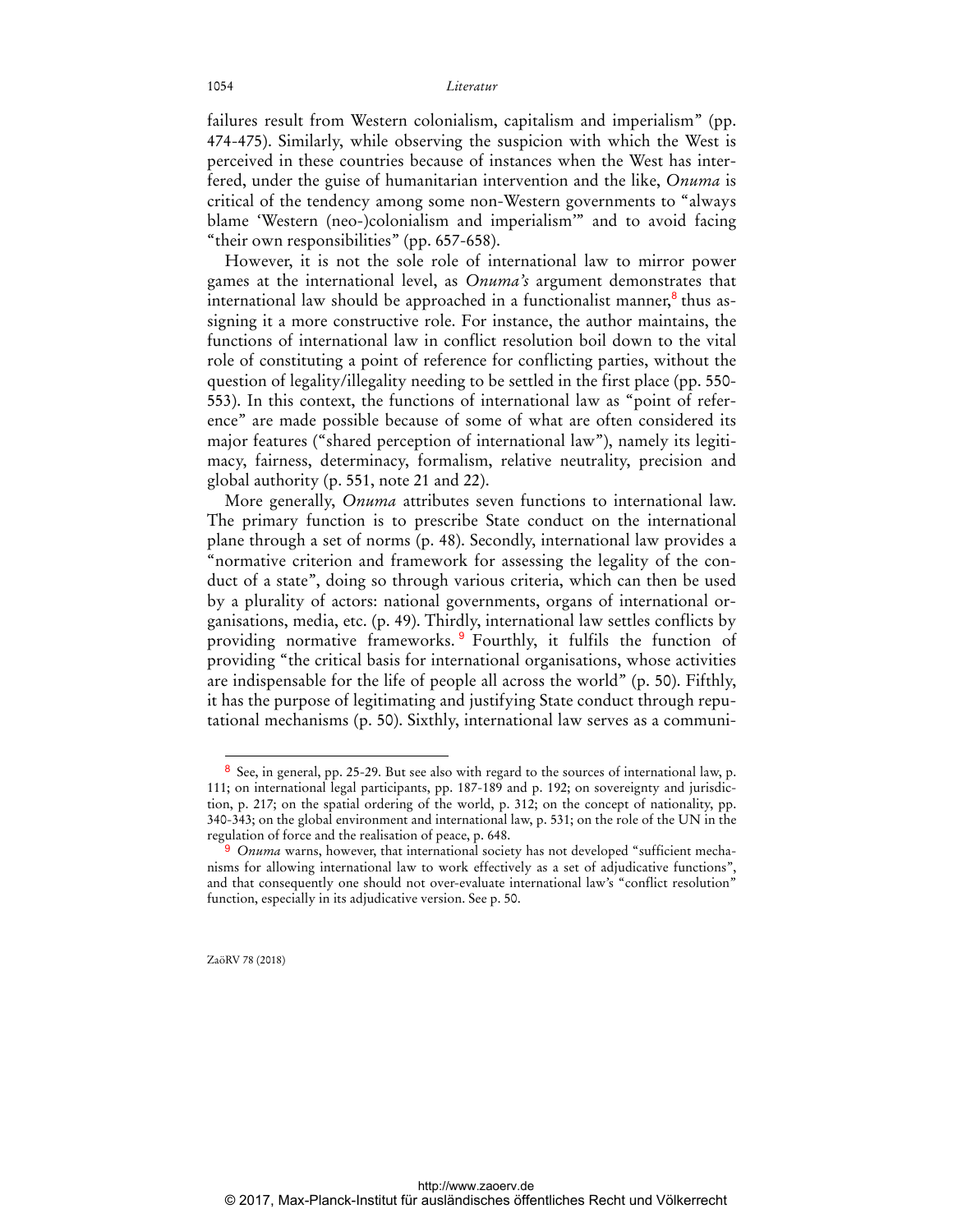cative vessel crucial for an international society characterised by the diversity of its traditions, cultures, values, and legal systems, a communicative function that will become increasingly important due to "the ongoing multi-centralization or multi-polarization of international society" (p. 50). Finally, international law expresses "shared understandings of the constitutional structure and legitimate aspirations of the international community", through which the common principles of conduct held by its diverse members are indicated and therefore induce the convergence of their behaviours (p. 51). For *Onuma*, the fact that people often see international law as an institution for "settling disputes rather than as ideas tacitly construing and constructing social realities" stems from the fact that one focuses more on what goes wrong – the exception – than on ways in which international law is routinely applied and respected (p. 52).

## **3. The Central Thesis of** *Onuma's* **Treatise**

 $\overline{a}$ 

*Onuma's* core argument is that one should seek to reduce the Westerncentric character of international law, in particular by going beyond the Western-legalistic approach to international law. He himself attempts to do so, in order not only to deconstruct international law but also to provide an alternative for implementing his vision of what could make international law more effective and legitimate in a transcivilisational world.

# **3.1.** *Onuma's* **Plea to Further Reduce the West-Centric Character of International Law**

As already mentioned, this monograph repeatedly refers to the author's prediction that international law's Euro- and West-centrism will decline in favour of a more multi-centred and multi-civilisational world (pp. 477-478). Yet ultimately, this is not a mere prediction but rather a criticism directed at both international legal practice and scholarship. For example, *Onuma* qualifies the 1993 Vienna Declaration and Programme of Action, adopted by the World Conference on Human Rights, as a milestone for the development of a more transcivilisational perspective on human rights, in spite of its unfair marginalisation by Western academics, given its lack of binding force (pp. 383-388).<sup>10</sup> In several parts of his treatise, *Onuma* returns to

<sup>10</sup> Contrast *Onuma* with *C. Tomuschat*, Human Rights Between Idealism and Realism, 2014, at p. 2, p. 51, pp. 55-56.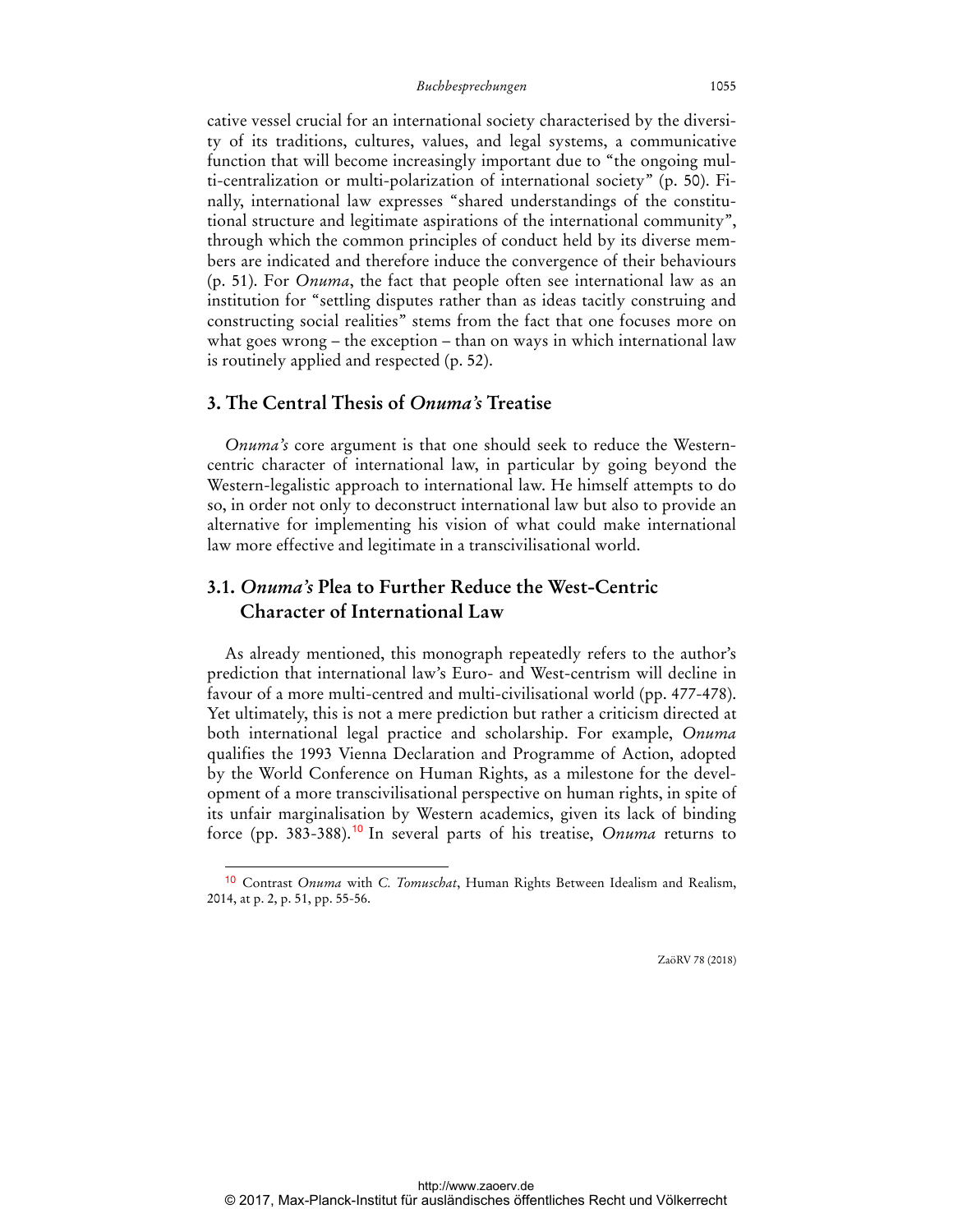### 1056 *Literatur*

methodological issues connected to the role of international scholars in the changing constellation of the 21st century. For instance, he provides a roadmap for the study of the transformation of international economic law in the  $21^{st}$  century (pp. 478-479). In this field, the core argument translates into the yardstick of "power (and burden) sharing" between the preexisting economic powers and the (re)emerging powers (p. 478). However, *Onuma* still clearly negatively evaluates the contribution of the current "model of international law under West-centric leadership", because it would have failed the great challenge of "rectifying the gap between the rich and the poor and eradicating absolute poverty" (p. 478).

He furthermore remarkably addresses human rights with this aim (pp. 361-363), without yet concluding that it is necessary to give up the concept of human rights as a "Western product". *Onuma* clearly indicates that his transcivilisational perspective on human rights does not imply that one must support the "clash of civilisation" arguments. On the contrary, he stresses that one must approach human rights bearing in mind the double contradictory trend that sees an increasing sensitivity towards egregious violations of human rights in non-Western States (p. 406, note 68), while simultaneously noting that resentful feelings are still common among non-Western people. The crucial question then is: "(h)ow should one find common ground for human rights between nations encompassing diverse cultures, religions, civilizations and perceptions of the self and others, and the world at large?" – a question that the author raises but leaves unanswered, while explicitly rejecting the essentialisation of the concept of civilisation (p. 416, see also p. 20, p. 60, p. 420).

With respect to the global protection of the environment, *Onuma* presents his core argument as vital. He criticises the fact that a growing part of humankind is striving to achieve the values and vices of Western-centric modernity ("consumerist lifestyle"), which will perpetuate the greatest dangers for our global environment (pp. 511-514). Against this backdrop, he advocates rehabilitating lifestyles and values other than the Western ones, with their focus on progressive and materialistic well-being. For instance, he claims that modernity had a destructive impact on an inter-generational and transhistorical understanding of the world, "existing long before the Westcentric modernity", but which is still indispensable for protecting the natural and cultural environment (pp. 524-533). Acknowledging that nature and non-humans should also be protected, he objects that if international law does matter, one must understand its limitations. In this vein, he is critical of "misguided attempts" to address certain environmental challenges by framing those issues with an "excessively preoccupied", "right-centric legalistic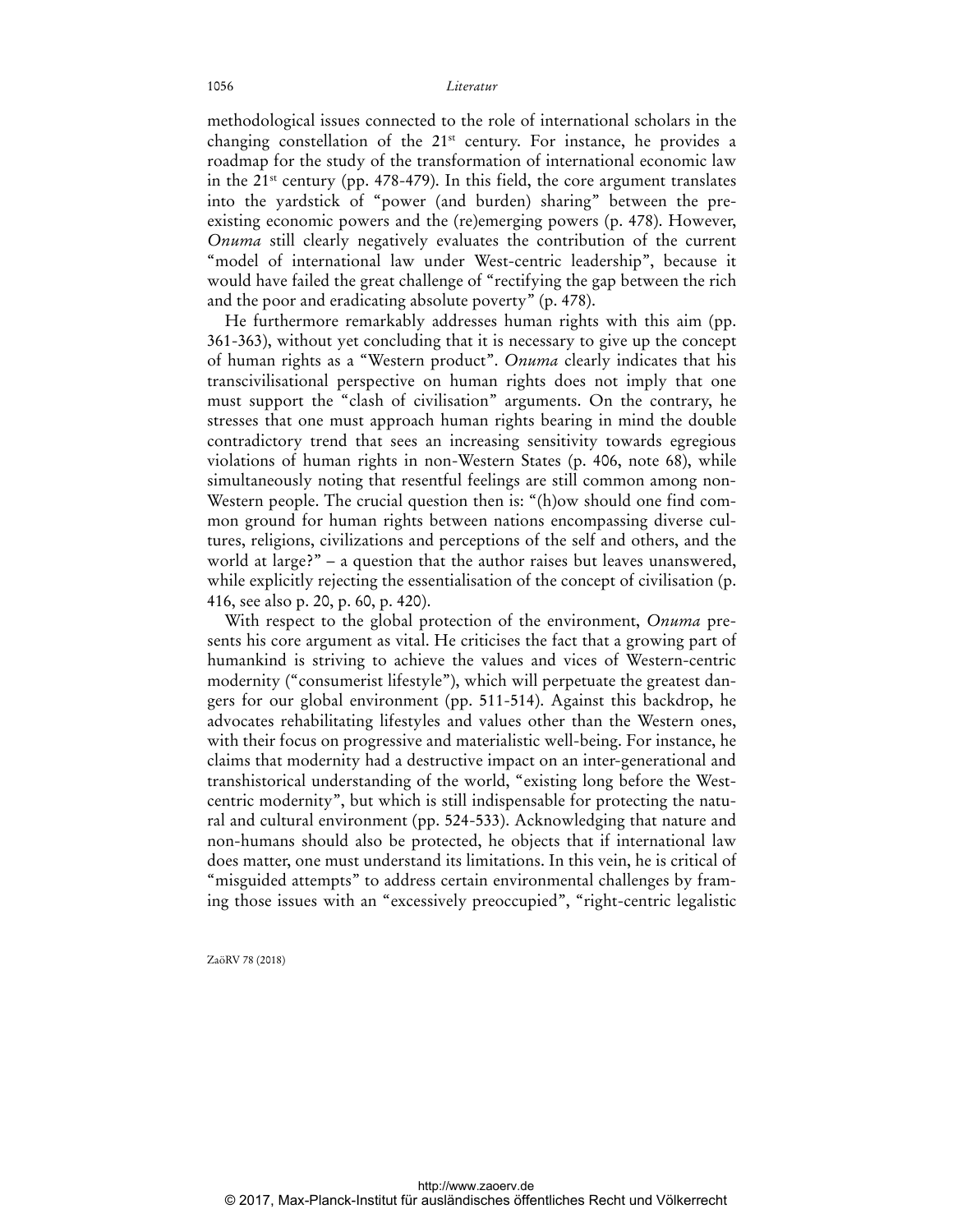and individualistic" thinking, citing as examples the conceptualisation of intergenerational solidarity through rights and animal rights (pp. 528-533). This criticism of the excessively legalistic, right-centric, and judicial-centric nature of current international law constitutes by itself an important criticism that this treatise makes and to which we will now turn.

# **3.2.** *Onuma's* **Suggested Alternative to His Criticism of the Excessive Legalism and Judicial-Centrism of International Law**

This criticism is identifiable in many instances, albeit in various forms, depending on what exactly the author is dealing with in his treatise.<sup>11</sup> With respect to general international law, a central point is that international lawyers rely too much on frameworks of domestic law when approaching international law (p. 23)<sup>12</sup> or its sources (pp. 151-153), with the model of those domestic laws coming from the West, due to the West-centric nature of positive international law. In human rights $13$  or environmental matters (p. 532),<sup>14</sup> *Onuma's* critical points also target the Western focus on individualism and liberty. However, most of the time, his criticism is concerned with judicial-centrism.<sup>15</sup> The overall idea is that in international law, the legal bindingness of norms and their coercive enforcement are accorded too

 $\overline{a}$ 

<sup>11</sup> See, for example, on the nature of law, p. 110; on the ICL Articles on State responsibility, pp. 258-259.

<sup>&</sup>lt;sup>2</sup> "Because many international lawyers assume that law should primarily work in the judiciary – *tacitly following West-centric* (*in particular, Anglo-American*) domestic law model thinking – they tend to construct their theories by assuming international legal norms as adjudicative norms."

<sup>&</sup>lt;sup>13</sup> See, for example, with respect to human rights: "The prevailing concept of human rights formulates the value of human dignity as the *rights of individuals* enforceable by legal mechanisms. Such a way of thinking and pattern of behavior has its own problematic features. (…) Negative aspects of human rights associated with West-centric liberty-centrism, individual-centrism and legalism, especially judicial-centrism, must always be borne in mind when discussing human rights (…). One should constantly seek to *re-conceptualize human rights* to minimize its negative aspects.", pp. 420-421.

<sup>&</sup>lt;sup>14</sup> "If one takes an excessively narrow view of law qualified by the perspective of equating law merely with prescriptive adjudicative norms in terms of individualistic 'rights' and 'obligations', it would be difficult to appreciate a wide range of functions that international law has been playing in the field of global environment protection."

<sup>15</sup> Contrast *Onuma's* approach with the one developed in *A. von Bogdandy/I. Venzke*, In Whose Name? A Public Law Theory of International Adjudication, 2014.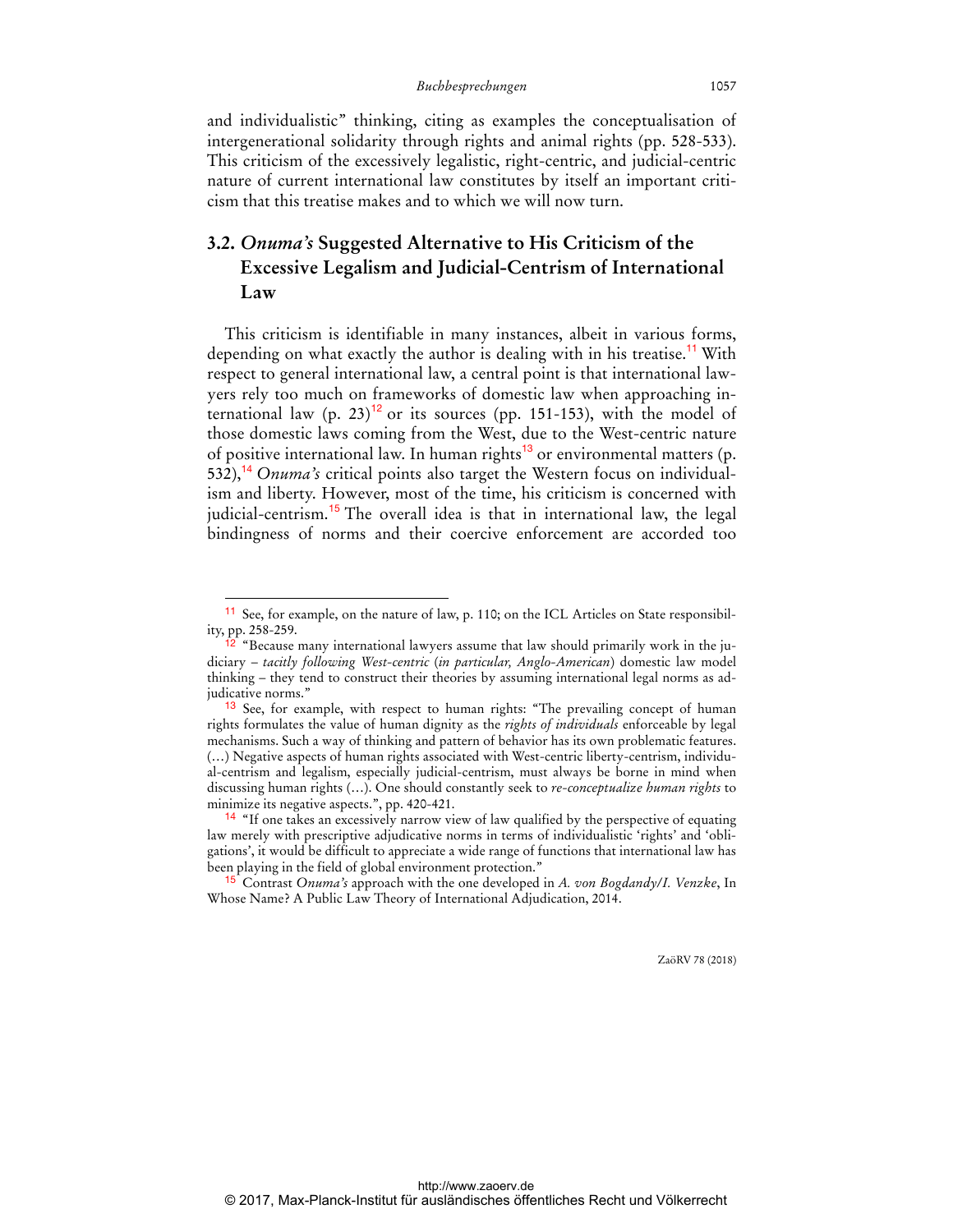much importance. We will therefore then turn to aspects concerning this  $i$ ssue.<sup>16</sup>

Indeed, this treatise repeatedly criticises the "legalistic approach" to international law, which puts too much emphasis on international judicial adjudication mechanisms. It does so to the detriment of other forms of international mechanisms, which offers more effective means to reflect and tackle some of the challenges that the world and especially non-Western peoples face (pp. 26-28).<sup>17</sup> As an alternative, *Onuma* proposes resorting to other forums and mechanisms, which will enjoy more legitimacy and effectiveness.<sup>18</sup> In this way, *Onuma* claims not to completely reject the relevance of the role that international adjudicative judicial settlements mechanisms play, even though he aims to highlight that their intervention in the everyday business of international law is the exception rather than the rule. However, even under "exceptional circumstances", where international settlement mechanisms can intervene and are utilised, *Onuma* still insists on the inherent limits of these processes, which cannot alone settle disputes unequivocally (pp. 126-127).

*Onuma's* study of the regionalisation of human rights offers another, "softer" variant of this criticism. He argues that regionalisation in the human rights field is too focused on the European model (p. 177), while recognising that it is the most advanced regional system for their effective guarantee (p. 393). This criticism extends to the dominant "judicial-centric" model for realising international human rights in domestic settings (pp. 408- 410) and, in particular, to coercive reactions against human rights violations: for the author, coerciveness is too often conflated with effectiveness (pp. 413-414). In contradistinction, the author more surprisingly highlights that the extraterritorial application of domestic legislations is still better received in non-Western States when aimed at implementing human rights than when used to ensure the application of trade law.<sup>19</sup> Moreover, conditionality

ZaöRV 78 (2018)

<sup>16</sup> We will exclude the other recurring criticism of State-centrism, which is at times associated with judicial-centrism, but without that *Onuma* clearly connects the former to Westcentrism. See, for example, with regard to territorial problems: "The prevalent theory of international law on territorial problem has tended to be state-centric and judiciary-centric in carrying out this task,", p. 300.

<sup>&</sup>lt;sup>17</sup> See also, about the responses to the violations of international law, p. 252.

<sup>&</sup>lt;sup>18</sup> As "leading examples," the author refers to the UN General Assembly, the UN Security Council, the reports of the Panels and the Appellate Body of the WTO, and the views and recommendations of the monitoring of various multilateral treaties, such as human rights ones. See pp. 117-118.

<sup>&</sup>lt;sup>19</sup> More precisely, the author seems here to be thinking of some human rights experts, activists and NGOs in non-Western countries. See, p. 411.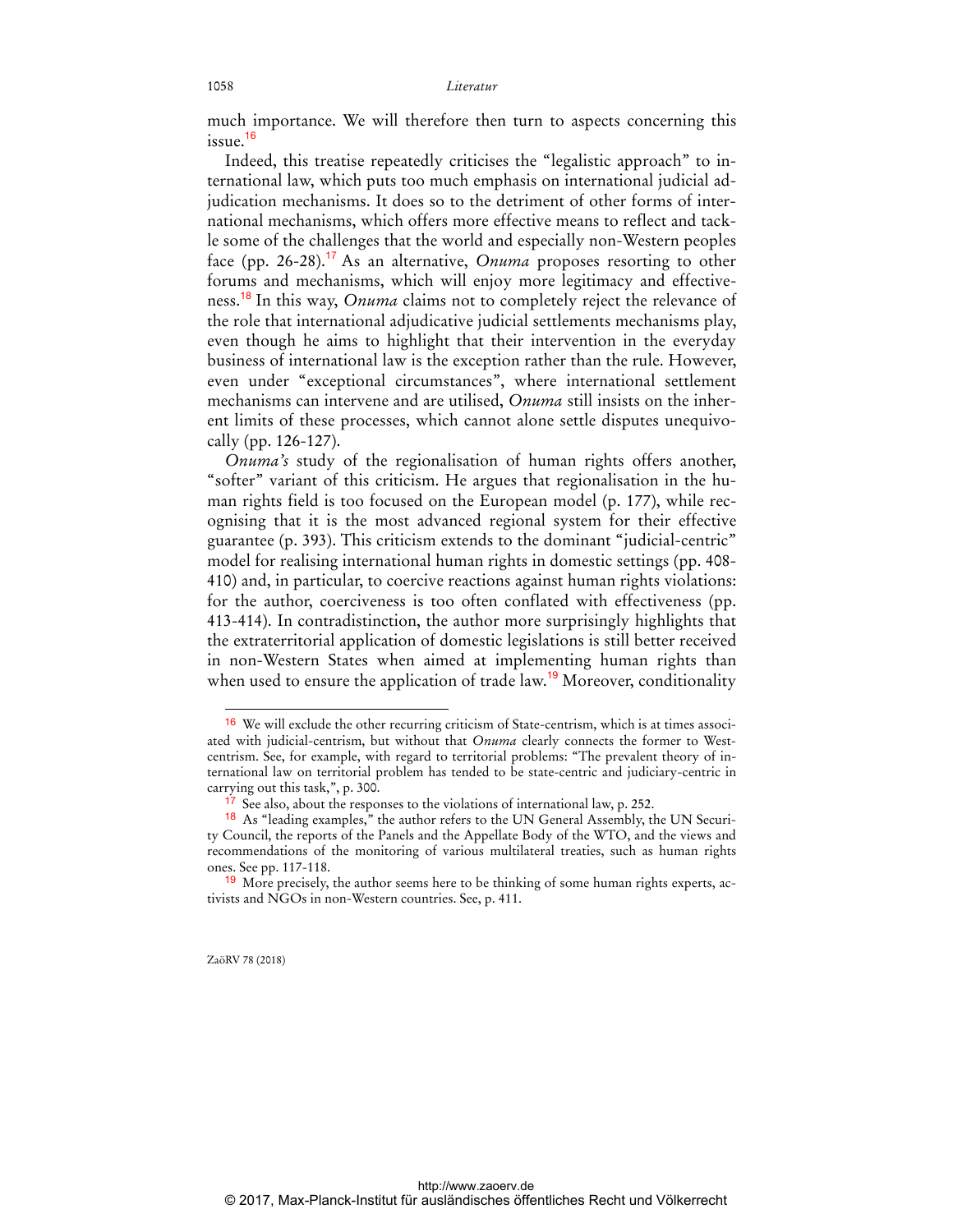is presented as part of a trend demonstrating a "radical change in the normative consciousness on human rights held by citizens" in recipient countries (pp. 412-413).

More generally, the importance that *Onuma* accords the UN throughout this book is noteworthy.<sup>20</sup> Interestingly, he claims that even though the UN does not play the role of human rights guarantor, since its main goal is to preserve international peace and security, it has been more successful with the spreading of human rights globally than the first objective (p. 371). With respect to international law in conflict resolution, *Onuma* later reiterates his argument that there is a widely shared perception of the UN as being the representative institution with the greatest legitimacy in the post-World War II era (p. 578).

Subsequently, he extends his criticism of the excessive reliance on international adjudication by claiming that international law, when it works as adjudicative norms in the judicial settlement of disputes, poses a number of important problems (pp. 580-584). In his view, considering the status, functions, and raisons d'être of international law in conflict resolution, one cannot simply assume that the judicial settlement enabled by international law is always a good thing: "international law may function positively by confirming the legitimate state of affairs, but also negatively by confirming an illegitimate state of affairs" (p. 581). In response to the question whether all conflicts should be settled by the International Court of Justice and other judicial courts, *Onuma* clearly answers in the negative. Addressing the issues of the authority of the International Court of Justice and the rule of law in international law, he claims that adjudication is certainly the most visible part of the law but is not the law itself. He thereby calls upon liberating the study of international law from the domestic-model thinking of modern Western societies, where the assumed supremacy of adjudication has its roots, suggesting to opt instead for a holistic and functional approach to international law (pp. 581-583). His alternative relies on the many functions that international law performs beyond international adjudication, such as good offices, mediation, conciliation, or arbitration. Indeed, he argues that international law can contribute by exerting influence on a whole range of actors involved in a given conflict or simply impacting them as members of a global community. That is why for him, the diverse involvement of non-State participants in comprehensive international legal processes on conflict resolution must be understood as a sign of the "democratisa-

 $\overline{a}$ 

<sup>20</sup> See, with respect to *Onuma's* analysis of customary international law, and why he sees the UN as possessing more of a global legitimacy, pp. 161-171.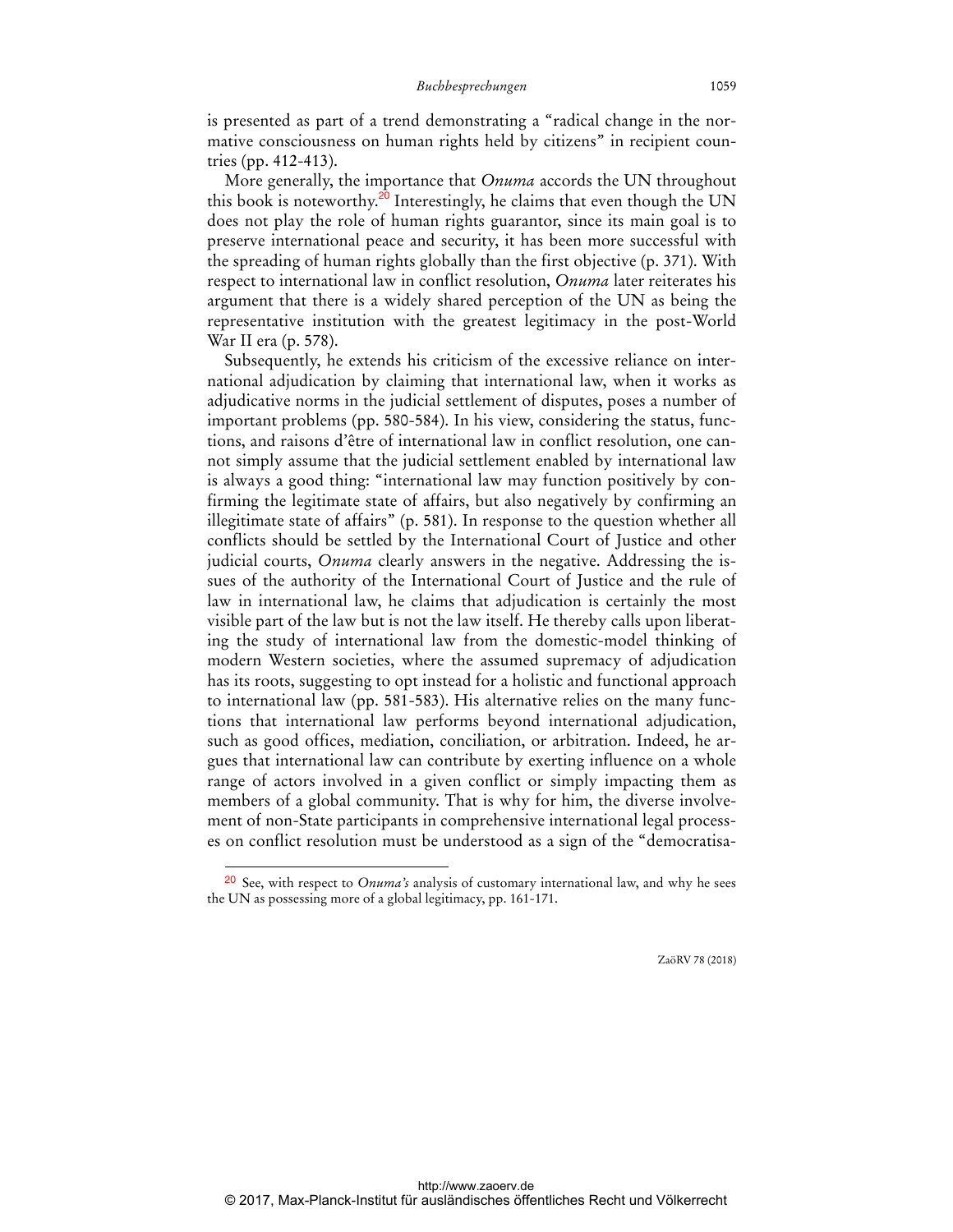### 1060 *Literatur*

tion" of diplomacy – in this sense no longer considered a secret art reserved for a small number of diplomats or legal experts, but instead now affected by politisation. This democratisation manifests itself more generally in civil society's increased influence at the international level (p. 587).

Likewise, the author confers the supreme role in regulating force and realising peace on the UN (pp. 588-589). This does not mean that he does not consider the UN to possess serious flaws (pp. 588-589). With respect to collective security and its legitimation, for which the UN is a cornerstone, *Onuma* thoroughly analyses the reasons why this collective system does not function as originally expected but remains nonetheless central for international society. In *Onuma's* holistic and functional approach, the role that "the UN can play better than any other party in a conflict is the legitimation of – including providing legal bases for – the activities to be carried out by parties concerned" (p. 644). He specifies this by claiming that the UN "should primarily engage in judging the situation from legal and other normative perspectives, and legitimate certain acts of states and other subjects when these subjects seek to suppress military activities of the wrongdoing parties" (pp. 645-650). This articulates one of the conceptual threads that run through this monograph: the plea for a solution that would be a lesser evil,<sup>21</sup> constituted by what *Onuma* labels the combination of the "North Wind" and the "Sun" approaches. Within the context of the regulation of the use of force, these approaches entail "negative responses of both military and non-military nature", that are "indispensable for the maintenance of peace" (pp. 648-649). Crucially, however, these negative responses should be undertaken in parallel with "positive policies represented by economic, social, educational and technical aid" to the actual or possible wrongdoing actor "in exchange for the commitment to peace by such actor" (pp. 648-649).

ZaöRV 78 (2018)

<sup>21</sup> We find also some instances wherein the "lesser evil" solution is used in a more circumscribed manner, such as with respect to the principle of equality of nations, pp. 95-96, and to the role of the UN in the post-World War II global order, pp. 230-231. It is also used in the introduction of this treatise as an overall yardstick for the study of international law, which for *Onuma* "must contribute to revealing unjust or illegitimate normative realities and to proposing alternative realities to be socially constructed for a better, or at least less evil, world", p. 26.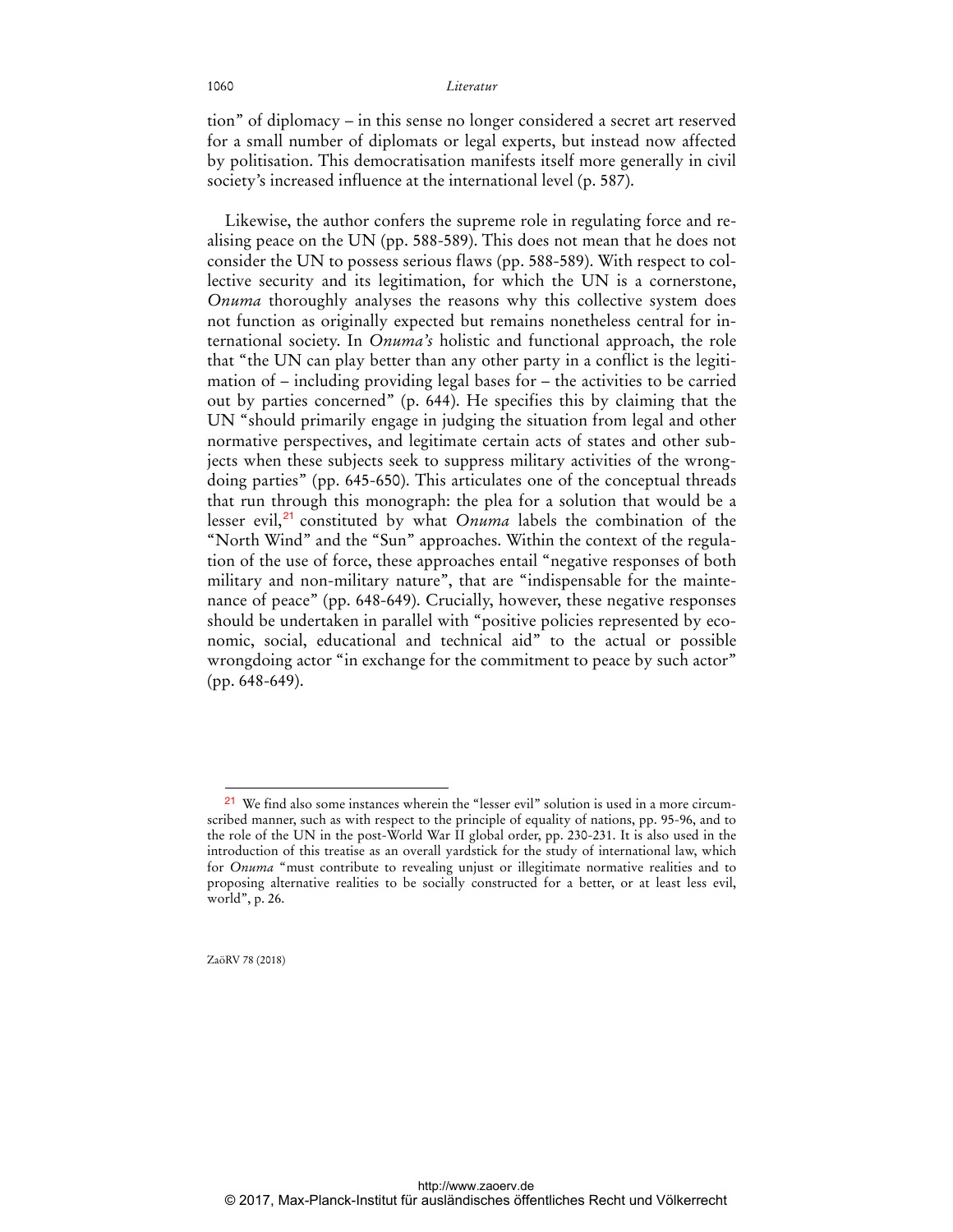## **4. Concluding Observations**

 $\overline{a}$ 

*Onuma's* book is written very lucidly. Readers will appreciate that he emphasises many core ideas with italics. Interestingly, many accounts of historical facts or situations are depicted in a way that includes very straight-forward characterisations of famous episodes.<sup>22</sup> It is worth noting that *Onuma's* impressive monograph does not repeat references in the footnotes. It seldom refers to other authors, although there are some casual but careful allusions made to fundamental authors in the main text. One might note here, somewhat ironically given the core message of that treatise, that the references to other authors are not entirely distinguishable from traditional types of bibliographies found in Western authors' writings. This might stem from the very fact that the discipline, as it has been developed to date, makes it impossible not to cite mainly Western international lawyers or thinkers. Let us recall that one of *Onuma's* first objectives is seemingly to call for a broader understanding of the processes – which the author calls "international legal processes" – and actors – whom he refers to as "international participants" – involved in the shaping and making of international law in the 21<sup>st</sup> century. To support this aim, he privileges broad considerations, which are overlooked or even ignored in traditional general studies of international law. Yet honesty commands that we recognise the difficulty of properly testing the reality of these considerations, when they are not supported by clear references for very complex and controversial matters.<sup>23</sup> In any case, this allows the reader to grasp the treatise's arguments in an efficient way, since one can focus on the main ideas, with some complementary observations in some of the footnotes. More generally, akin to other critical scholars, *Onuma* repeatedly points out that certain viewpoints are marginalised in scholarship. This is a fair point, yet *Onuma* regrettably makes it without clearly developing the precise point of reference. Do these scholars address the short-comings and *lacunae* of the most authoritative textbooks published in English (*Shaw*, *Brownlie*), or also in French or in German or in Spanish, or do they broaden their criticism to the entire academic production that comes out of Western institutions and journals? Fairness com-

<sup>&</sup>lt;sup>22</sup> See the connection that the author draws between the failure of the NIEO initiated by the Non-Aligned Movement and the subsequent rise of international investment law, pp. 451- 455; see also his account of the US intervention in support of South Vietnam against North Vietnam from 1960 to 1975, with the dubious use of the collective self-defense justification by the US, p. 621.

<sup>&</sup>lt;sup>23</sup> For instance, on the role of religion and secularisation with the creation of human rights, see p. 364.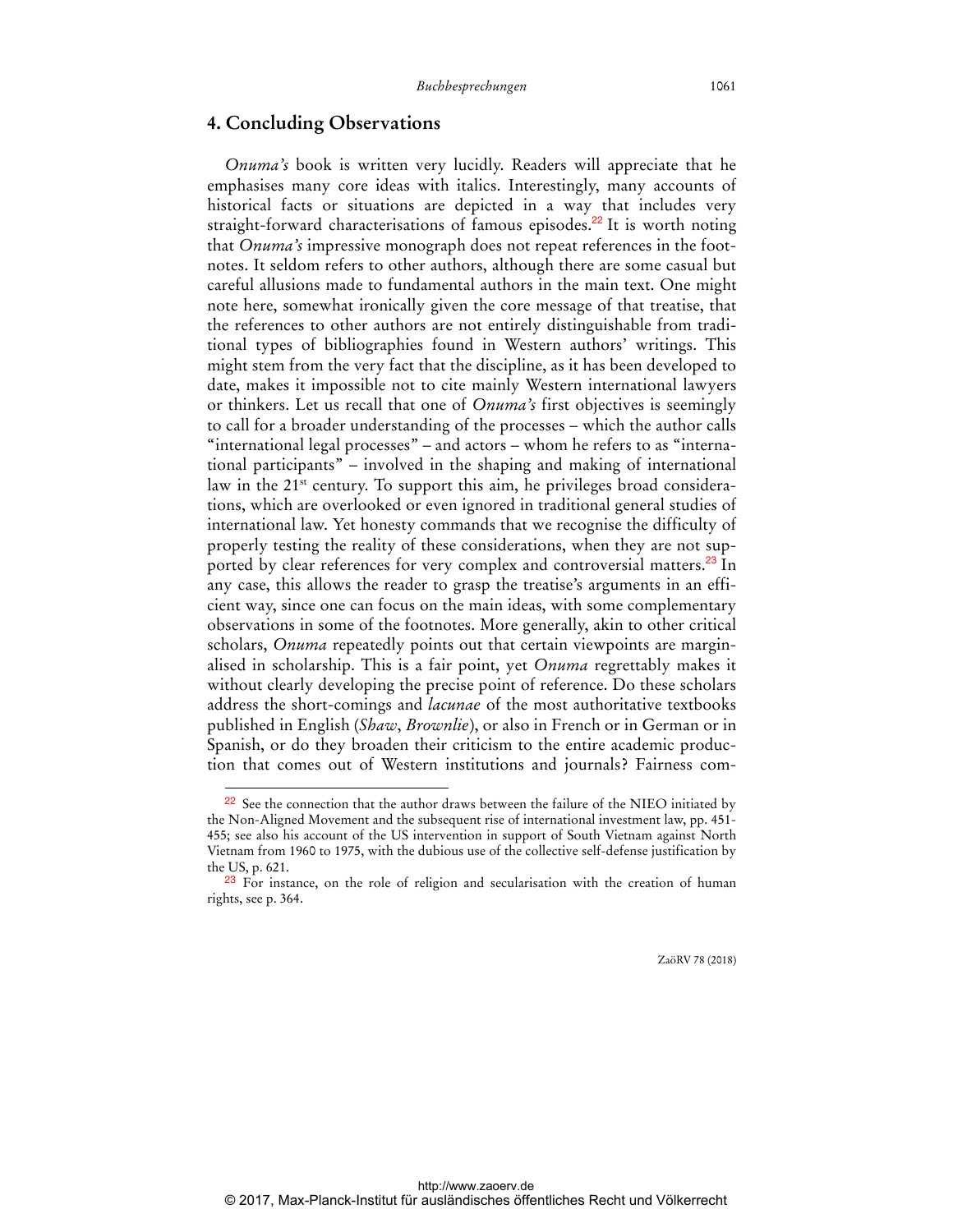mands the qualification that the scale and magnitude with which international scholarship has developed in the last years renders this task almost – but not completely – impossible.

The author rather successfully carries out his aim to offer an alternative perspective on some important questions of international law dealt with in many other textbooks in the field (pp. 28-29). *Onuma's* mainly positive account of the role assumed by UN peacekeeping forces in international society is one of these instances (pp. 631-634). Another is the straight-forward understanding of terrorism as "ultimately associated with the well- and malfunctioning of the current international order", which must be put in relation to critical problems that lie in the "perception of the current order held by some non-Western people who regarded themselves as attacked and humiliated by an aggressive and powerful modern Western civilization" (p. 637). A last instance worth citing here is *Onuma's* approach to the very notion of peace during the Cold War period (pp. 641-644). His approach departs from the traditional narrative describing this period, which is often characterised as one of enormous tension, but without any conflict actually occurring between the two super-powers of that time. In contradistinction, *Onuma* highlights a criticism voiced by intellectuals as early as the 1960s and the 1970s, who argued that there were "hidden violences under the name of peace". Indeed, this understanding of peace would be merely negative, disregarding the fact that massive and egregious acts of violence and conflicts occurred between the proxy powers, or "peripheral countries", whereas the two superpowers of the time did indeed avoid nuclear war.<sup>24</sup> Returning here to our aforementioned observation that *Onuma's* vision of the field oscillates between a critical reading of international law and a certain appraisal of its achievements – revealed for instance by the fact that he does not deeply and consistently challenge the capitalist nature of the model with which international law is historically and contemporaneously deeply interrelated – one may ask whether this kind of middle-ground positioning can really serve the aim of making international law more inclusive, legitimate, and effective, or whether it is in fact a contradiction. An alternative explanation of the same issue is to see *Onuma's* treatise as one particularly

ZaöRV 78 (2018)

<sup>24</sup> *Onuma* asks the following forceful question: "But if 'peace' is maintained at the cost of overlooking millions of deaths within states, is this peace really as valuable or desirable as the term 'peace' generally connotes?", p. 642.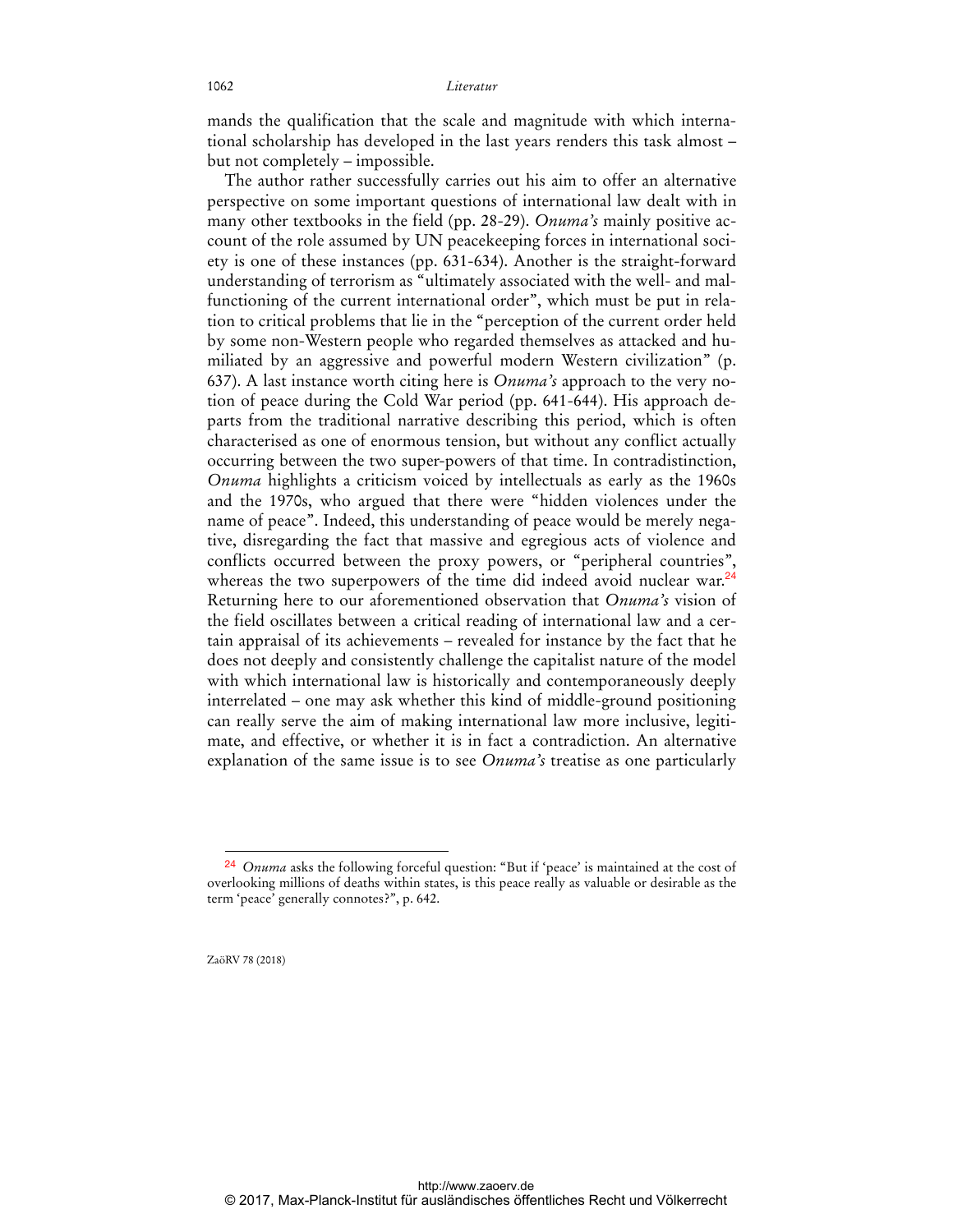original form of a "Japanese" contribution to the field, which reflects a unique positioning between Westernisation and Asia.<sup>25</sup>

It is a significant achievement that the author employs his accumulated academic experience throughout the work with the explicit aim of reconceptualising international law, in a textbook format and with a focus on rather classical questions of international law. In light of this, we must here also attempt to connect some of the aforementioned core concepts of this treatise – international law as a "cognitive basis for humankind" and the search for a "shared understanding" of a "normative consciousness for humankind", which could reflect the "transcivilisational nature of the world" – with the fact that the concluding chapter deals with "war and peace" in the 21<sup>st</sup> century. Is the enterprise that the author proposes destined to be doomed at the outset?

*Onuma* actually warns us at the end of the introduction that the overall picture of international law that he offers is gloomy rather than bright (p. 28). Nonetheless, his aim remains to pique the reader's curiosity by challenging his or her "own views and assumptions about international law, modernity and the world at large" (p. 29). Surely, this is a vast enterprise. This undertaking leads the reader through several conceptual premises or tools developed by the author, which this essay has but very partially unravelled. The final destination of this (relatively long) journey is marked by the affirmation of the modesty and patience required to understand international law's role in today's world in fair terms. *Onuma* declares,

"Fundamentally, what law can do is limited. Even in a society where people, based on a shared normative consciousness, behave according to law relatively at a high level, the role that law can play for the realization of the well-being of humanity is limited. In international society, where the level of such normative consciousness is much lower than in most domestic societies, the role that international law can play is even more limited. It is wrong to expect international law to realize 'justice' by completely restraining the use of force in international society. One should not dream of such an excessive expectation in international law. There is always a discrepancy between what law prescribes and how things are. Law is fictitious. It always accompanies hypocrisy." (pp. 665-666).

This hypocrisy should nonetheless be embraced for its vital functions in international society, the author argues. But is he not rather asking whether

 $\overline{a}$ 

<sup>25</sup> See, for this reading of *Onuma's* work, the preface and presentation by respectively *Mireille Delmas-Marty* and *Frederic Megret* to *Y. Onuma*, Le droit international et le Japon: une vision trans-civilisationnelle du monde, 2016.